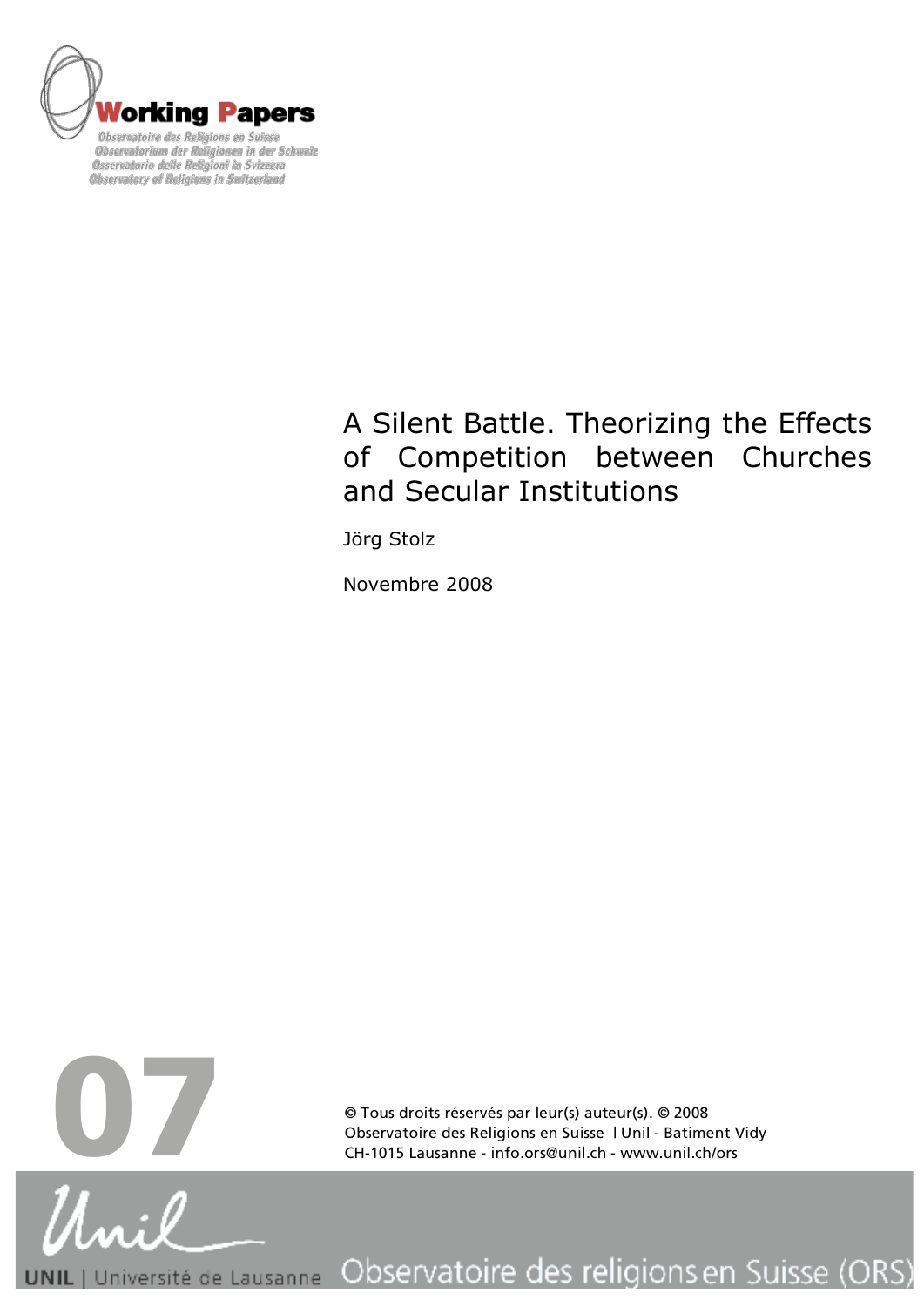# **A Silent Battle. Theorizing the Effects of Competition between Churches and Secular Institutions\*** Jörg Stolz

# **Abstract**

This paper proposes a theory of religious and secular competition, focusing specifically on western democracies. The article shows that a wide variety of empirically observed phenomena can be explained as aggregated outcomes of individual rational adaptations to different states of competition between religious and secular institutions. The theory presented builds on a new typology of church goods, the concept of "social production functions" and the distinction of two types of competition between the religious and the secular. Among the examples that are accounted for by the theory are shortages of priests, waves of disaffiliations, drops in church attendance even of committed members, high religiosity in the USA and in agrarian countries and others. I conclude with methodological suggestions for future empirical research.

# **The author**

Jörg Stolz is professor of sociology of religion at the University of Lausanne and director of the Observatory of Religions in Switzerland (ORS). He recently edited the book "Eine Schweiz – viele Religionen. Risiken und Chancen des Zusammenleben" (together with Martin Baumann) as well as the book "Salvations Goods and Religious Markets. Theory and Applications". Jörg Stolz is especially interested in explanatory sociology of religion and the combination of quantitative and qualitative methodology. Substantively, he focuses on secularization, general religiosity and evangelicalism.

*\*This paper was presented at the 2007 conference of the ISSR in Leipzig. I thank Gary Bouma, Bob Dixon, Denise Hafner Stolz, Margaret Harris, Pål Repstad, Erik Sengers, and David Voas for important discussions and comments on previous versions of this paper. Christine Rhone and Bob Dixon have helped me with the English version of the paper. The usual disclaimers apply.*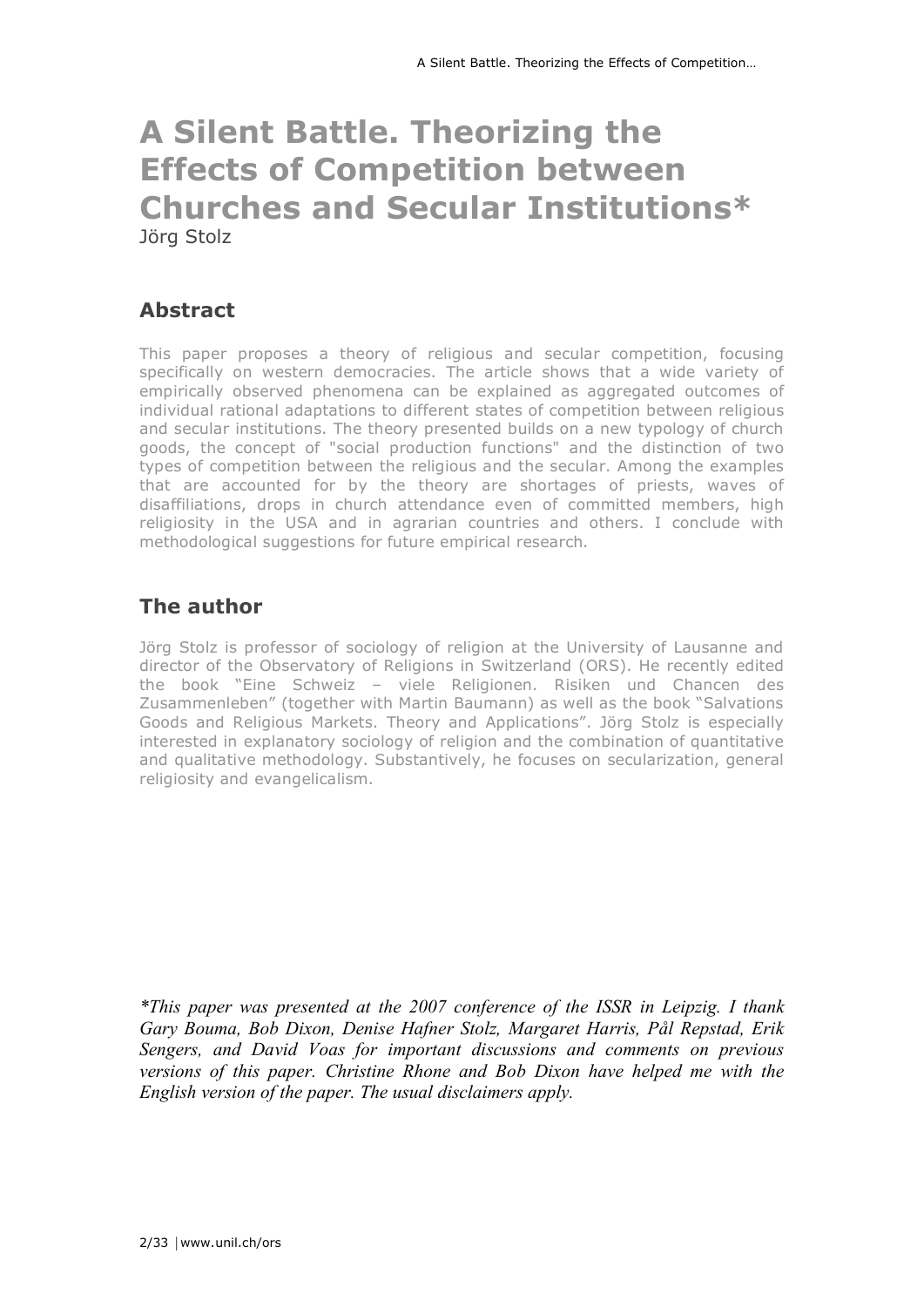# **A Silent Battle. Theorizing the Effects of Competition between Churches and Secular Institutions**

Jörg Stolz University of Lausanne

> *"Any thoughtful reflection on the last elements of meaningful human activity is first of all bound to the categories of 'ends' and 'means'". Max Weber*

> *"In the Netherlands, churches were not simply engaged in competition with each other; the religious economy itself was exposed to competitive pressure". Frank Lechner*

> *"Many clergy members stressed that they think soccer is a great sport, which provides many benefits to children. But they object to games that are scheduled at times that force young people to choose between sports and religion." Kate Stone Lombardi, New York Times*

## **1. INTRODUCTION**

To church officials and many laypersons alike, it is almost common sense to say that Christian churches in modern societies face tough competition not only from other religious groups but also from all sorts of secular institutions. Churches have to compete for members, attention, money and resources with a host of secular organizations (such as secular clubs, psychological counseling or leisure activities) and even their most specialized activities such as marriage or burial rituals meet increasing secular competition. Yet, the three most important theories that try to make sense of religion in modernity - secularization theory, individualization theory and market theory - have all, albeit in very different ways, failed to grasp this essential point. Neither have they satisfactorily described the competition, showing that individuals may "opt out" of religion by switching to secular alternatives (or vice versa), nor have they used this central micro-mechanism in order to build an explanatory theory that might account for a host of readily observable phenomena (Stolz 2008a). This paper attempts to sketch a theory of religious and secular competition, focusing specifically on the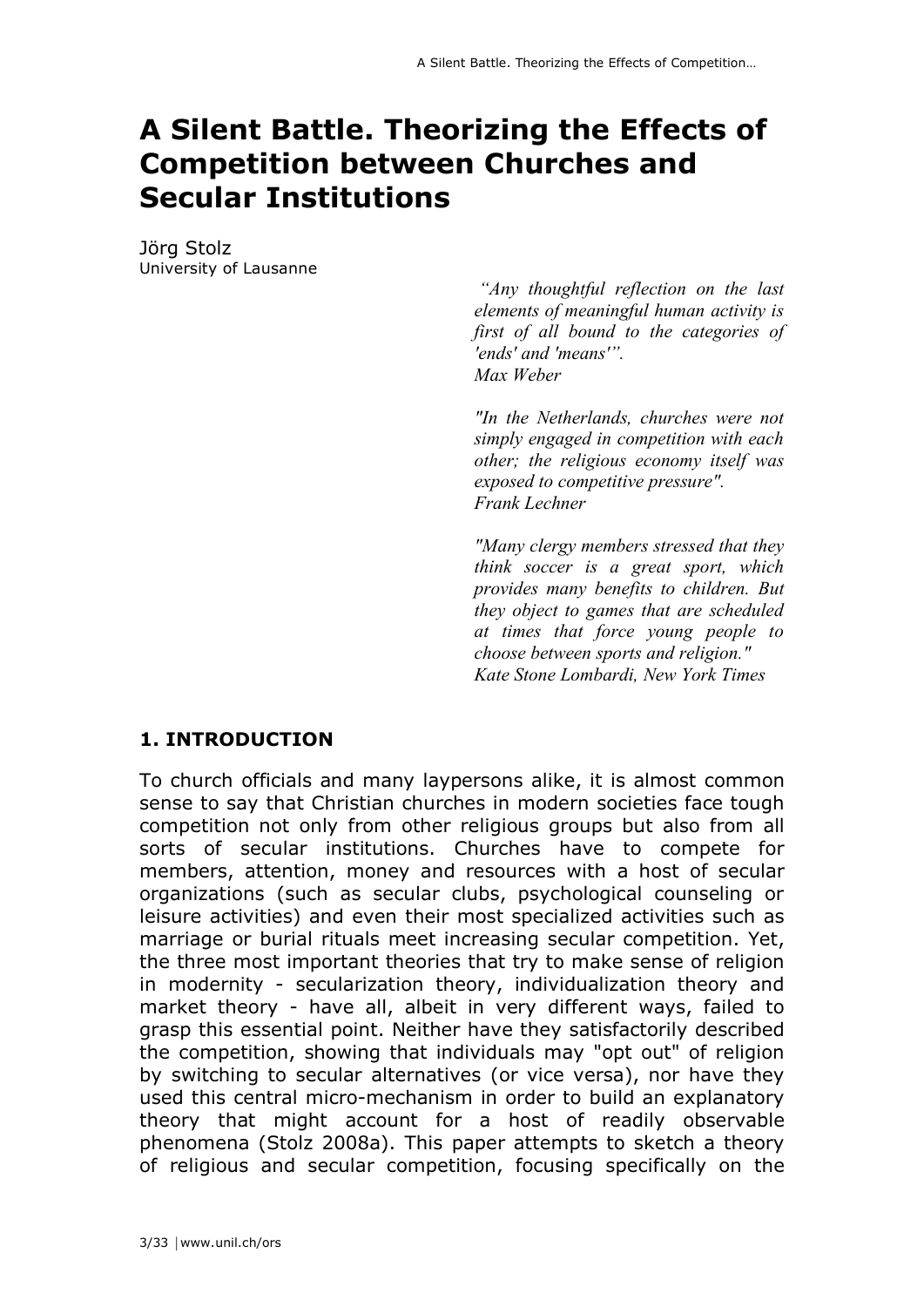case of Christian churches in western democracies. I argue that Christian churches are engaged in a "silent battle" with their secular competitors - a battle they frequently lose. In fact, much of what is currently described as European "secularization" works through aggregated individual "exits" from the religious into the secular. This is a relatively quiet matter and not as openly conflict-laden as the historically earlier secularization of political and societal structures (e.g. in the *Kulturkampf*). I argue that a wide variety of both general and specific findings in the literature, such as the waning of Mass attendance in Australia, waves of church disaffiliation in Germany, the drop in ordinations in Spain, as well as the strong religiosity in the USA and agrarian countries, can all be explained – to some extent - by the present theoretical framework. Hence, the article examines a certain causal mechanism, namely the effect of the religious/secular opportunity structure in a given society, sub-society or social group on individuals' actions. It argues that this is an important causal mechanism, among others, which helps to explain the empirical regularities observed. I will respond to the following theoretical *central question*. To what extent and concerning what "goods" do Christian churches face competition by secular institutions? How does this competition influence individual beliefs, preferences and actions and - through aggregation - social explananda? In order to address this question, part 2 sketches the three most prominent theories (secularization theory, individualization theory, market theory) and shows how they have in spite of important insights - failed to address satisfactorily the fact of religious and secular competition. Part 3 presents the new theory of religious and secular competition, by listing the (intermediary and final) "goods" of churches, identifying their secular competitors, looking at individual choice, and sketching some important socio-historic parameters influencing the competition. Part 4 looks at various empirical findings that can be explained with the help of this framework and treats methodological questions. Part 5 concludes with some limits and possible extensions of the framework.

## **2. FORMER THEORETICAL ATTEMPTS**

In what follows, I show that the three most important theories treating religion in modernity have so far all failed to grasp the point that, depending on various societal conditions, individuals may opt out of religion by choosing secular alternatives (or vice versa). $1$ 

 $\frac{1}{1}$ <sup>1</sup> While I criticize these three approaches, I have to acknowledge that many of the authors mentioned are among my central theoretical influences (e.g. Brian Wilson, Steve Bruce, Rodney Stark, Laurence R. Iannaccone, Detlef Pollack, David Voas).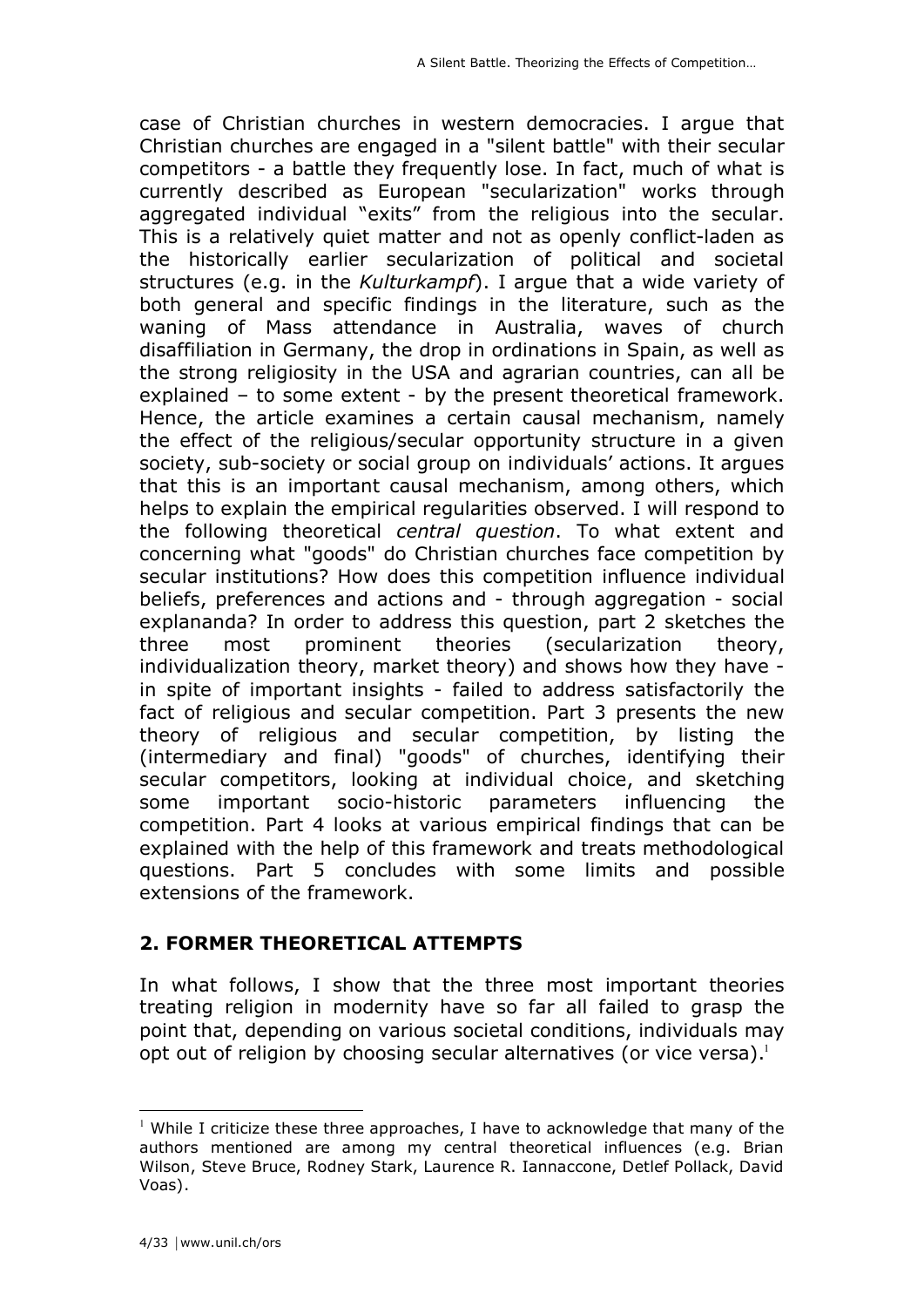## **2.1 Secularization theory**

Very briefly summarized, secularization theory claims that modernization, a multi-faceted process including rationalization, differentiation, and societalization, leads to secularization (Wallis and Bruce 1995, Bruce 2002, Voas 2008). $^2$  It describes on a macrolevel how various societal institutions (such as a legal system, modern medicine, a political system, leisure opportunities, etc.) arise, which are then said to "replace" religion in their respective spheres. In this vein, Brian Wilson (1982: 36 ff.) explains that, in modern societies, all of the "latent functions" that religion used to fulfill in medieval societies (such as control of behavior, socialization of children, interpretation of the universe) are being "taken over" by other, secular institutions. The replacement occurs, according to Wilson, since secular institutions are based on scientific knowledge and technology and are more specific, rationalized and effective than the former, diffuse and multi-functional, religious version.

We may note that this approach does not describe competition between religious and secular institutions, but rather a continuing and complete *replacement* of religious by secular institutions, (which may include, of course, conflict in the transition phase). Secularization theory of the Wilson type has - in my view - two important shortcomings that are both linked to the Parsonian macro-perspective on which it is built. First, secularization theory obscures ongoing secular and religious competition. True, in modern societies we often find secular institutions that "fulfill functions" formerly linked to religion. However, Wilson fails to notice that in modern societies religious groups still produce goods with just these "functions" and that we are faced - in practically all the arenas he mentions - with competing secular *and* religious offers. Second, secularization theory is - again in line with the functionalist macrothinking of those years - not explanatory. It describes macroprocesses without specifying actor-based mechanisms and processes that may be thought to produce the phenomena in question.

 $\frac{1}{2}$  $2$  In fact, the secularization paradigm involves a whole family of theories and propositions well presented by Bruce (2002). I cannot do justice to all of them but concentrate on what might be the currently most influential version. It must be noted that newer versions of the secularization theory as presented, for example, by David Voas or Steve Bruce go in the direction of creating a microfoundation of secularization theory. But they do not as yet seem to have produced a theory of secular and religious competition.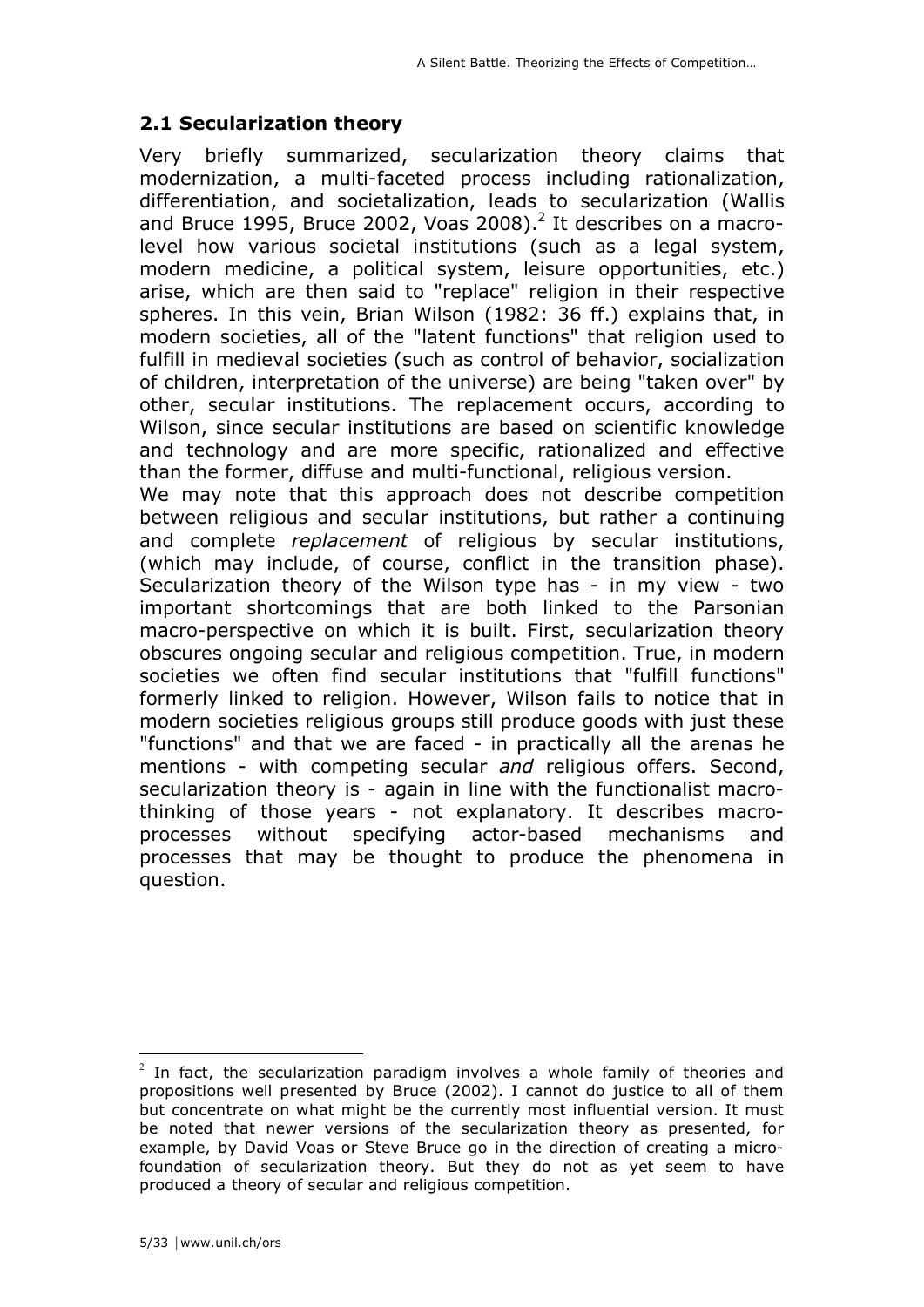# **2.2 Individualization theory**

Individualization theory states that modernization leads not to secularization, but to a change of religious forms (Pollack 2008: 6).<sup>3</sup> While institutionally based religion is decreasing, new forms of noninstitutional religion are emerging. These new forms that give "ultimate meaning" are organized around the "private sphere" and individuals may choose and combine them according to their personal preferences. Examples of such themes are positive thinking, popularized psychology, tourism, sports, certain forms of pop music and sexuality, social mobility, family life, and any search for self-realization. From themes such as these, individuals will construct their highly unstable and very personal version of "sacred cosmos" (Luckmann 1967). It is interesting to note that we find something similar to a description of the competition between religious and secular goods in individualization theory. Thus, Thomas Luckmann describes how Christian churches lose their monopoly on providing "ultimate meaning" and have to compete with "secondary institutions" (such as the mass media, pop music, popular psychology):

*"They [specialized religious institutions JS] are forced to compete, instead, with many other sources of "ultimate" significance for the attention of "autonomous" individuals who are potential consumers of their "product". (Luckmann 1967:107)*

Individualization theorists have thus seen the important point of religious and secular competition. Unfortunately, they have failed to put this observation to good use due to two theoretical shortcomings. First, they have used a very broad functional definition of religion, which led them to conceptualize all the secular competitors of churches as "forms of (albeit invisible) religion". This, of course, makes it impossible to describe changes in the importance of religion in given societies. Since anything that fulfills the same function as religion is - by definition - religion, the "demand" for religion cannot vary. Second, as in secularization theory, they have placed great emphasis on description and interpretation, probably because of the phenomenological background of individualization theory; however, they have omitted to construct explanatory theory.

<sup>&</sup>lt;sup>2</sup><br>3  $3$  Among the most important authors of individualization theories are Thomas Luckmann and Grace Davie. To focus my discussion, I concentrate on the seminal text by Luckmann (1967).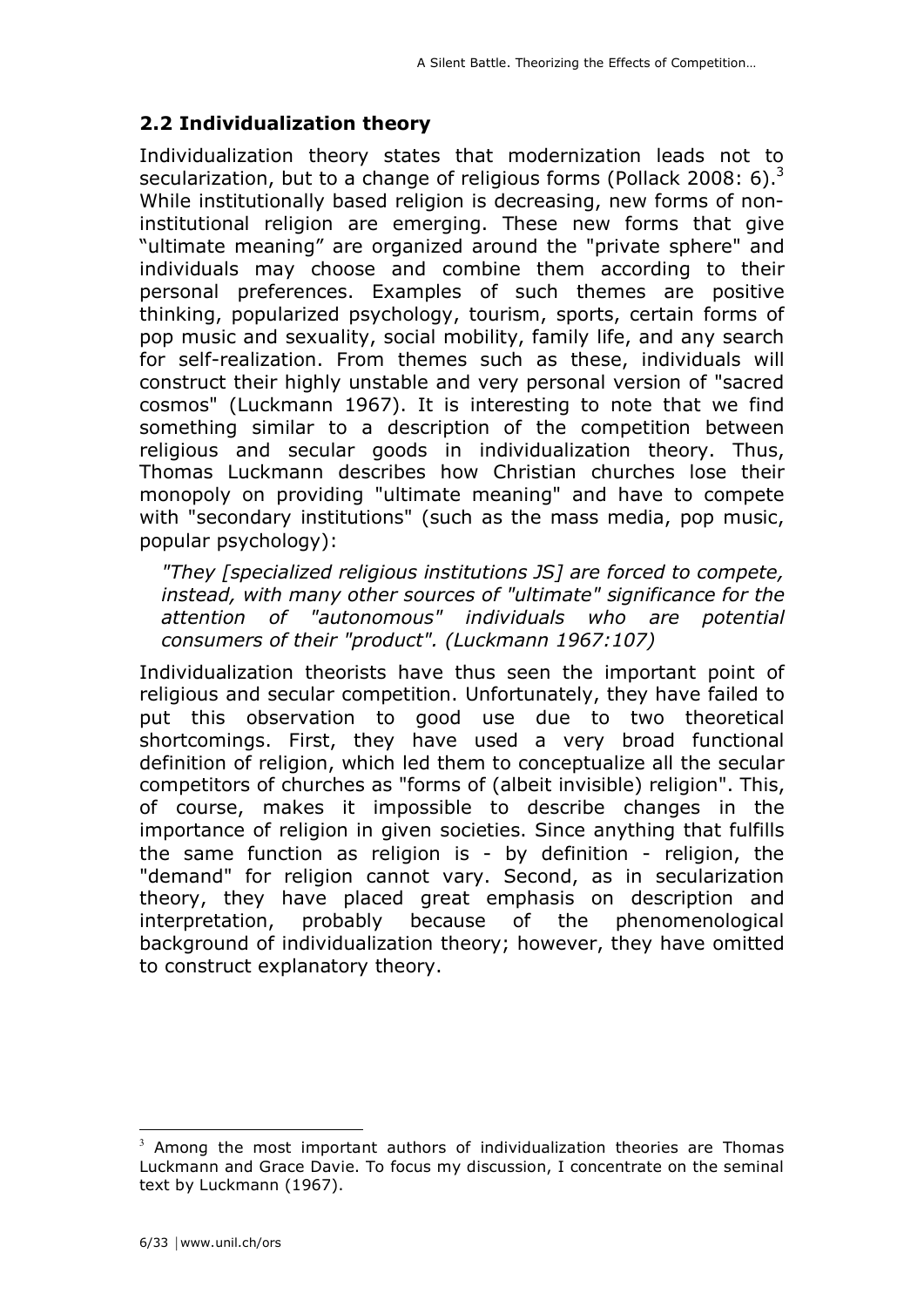## **2.3 Market theory**

A third approach that has treated the possible competition between religious and secular goods is what I here call the "market theory".<sup>4</sup> According to market theory, we have to suppose a "religious economy" in which competing religious groups (or "religious firms") offer "religious products" (Stark and Finke 2000; Stark and Iannaccone 1994). A central premise of the theory is that individuals strive for "rewards", that is "anything humans will incur costs to obtain" (Stark/Bainbridge 1989: 27). Rewards can be of very different kinds; they might be "this-worldly", such as consumer goods, money, and social contacts, or "other-worldly", such as an afterlife or illumination. These latter rewards "will be obtained only in a non-empirical (usually posthumous) context" (Stark/Finke 2000: 88). Since "rewards are scarce, or are not directly available at all, humans will tend to formulate and accept explanations for obtaining the reward in the distant future or in some other nonverifiable context." (Stark/Finke 2000: 88) These "explanations" (in an earlier version of the theory they were called "compensators") are the main "stuff" of which religion is made. In other words, religious organizations create explanations suggesting that individuals may receive later what they do not have now. In addition, religious organizations also offer this-worldly rewards such as "human companionship, status as an upright person of good character, leisure and recreational activity, opportunities for marriage, courtship, and business contacts (…)." (Stark/Bainbridge, 1985: 11). Since its early days, market theory has incorporated an element of competition between the religious and the secular. Stark/Finke (2000: 90) state, "Humans will not have recourse to the supernatural when a cheaper or more efficient alternative is known and available." Interestingly, we see a clear parallel to the Wilson argument that secular goods may be more attractive since they are more efficient and secure. Another promising attempt to look at religious and secular competition is presented by Iannaccone (1997), when he looks at religious and secular "commodities" that may be produced by households, choosing just how much to produce of each type. However, again, a theoretical shortcoming has prevented the theory from capturing the competition between the secular and the religious in a useful way. In fact, on the level of society in general, Stark/Bainbridge/Finke/Iannaccone assume a *stable religious demand*. They justify this assumption by arguing that rewards in all societies are necessarily scarce, and that individuals will always desire rewards they do not posses and that might not even "exist in the natural world" (Stark / Bainbridge

 $\frac{1}{4}$  $4$  For an interesting alternative version of the market theory of religion, see Blasi (1997). In my view, many of Blasi's insights might be reconstructed with the theory of intermediate and final goods.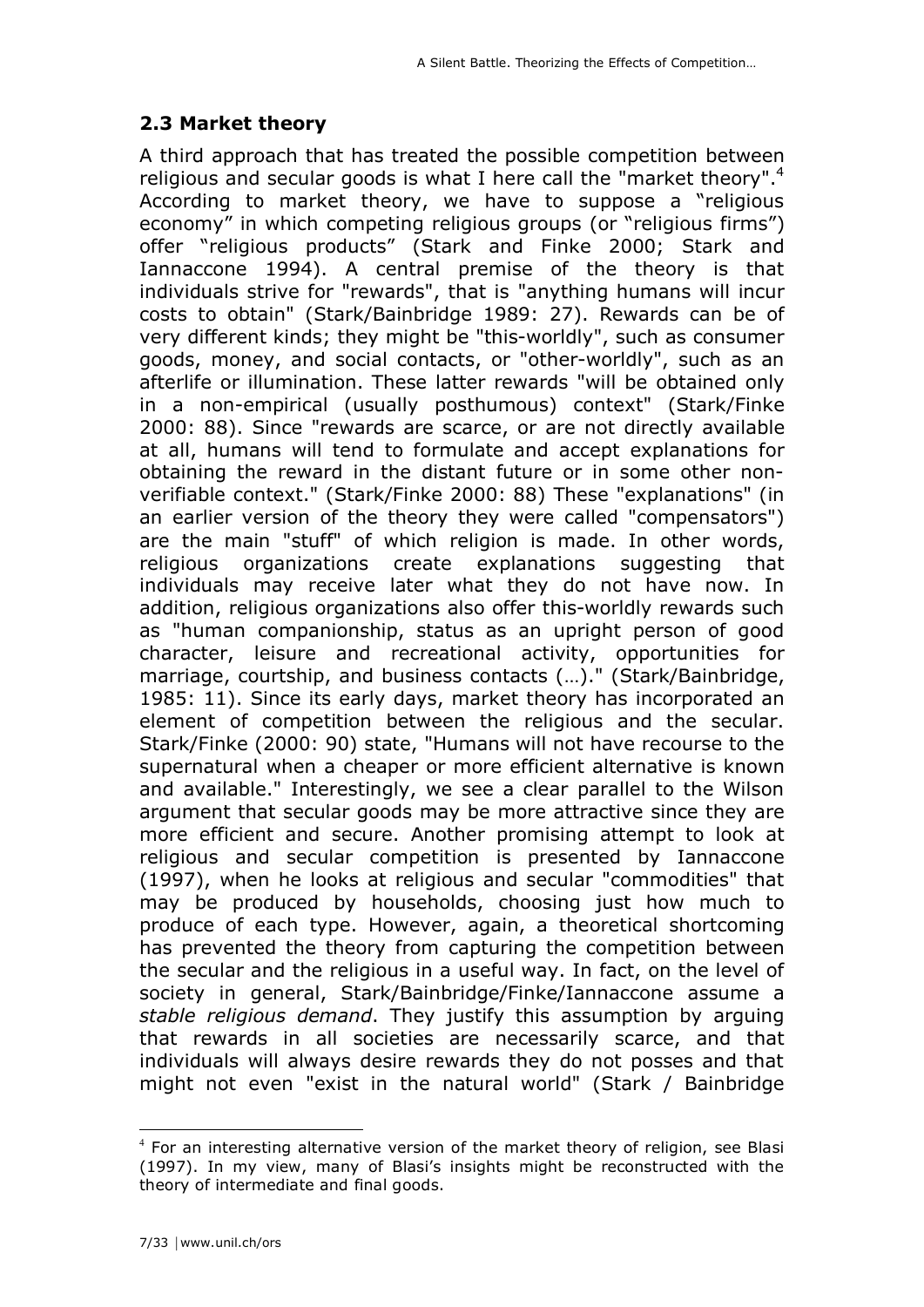1985:12, Stark/Iannaccone 1994). Theoretically, this leads to two interesting (and theoretically doubtful) consequences. First, in an unregulated market, the overall amount of religion will remain roughly on the same level over time. For, if one religious group undergoes internal secularization, this will automatically create an unmet demand that other groups may exploit. Second, the religious market is assumed to be "closed". Since religious demand is of a very special kind, involving transcendent goods, only religious institutions are considered able to meet it; consequently, they compete among themselves on a "religious market". As we can see, competition between the secular and the religious on a societal level is *excluded by definition*. Note that, in the light of the general theory, this assumption appears somewhat paradoxical, since it contradicts the idea that individuals will choose "cheaper" secular alternatives if available and the religious and secular commodities approach (Iannaccone 1990, 1997)<sup>5</sup>.

We thus come to the somewhat astounding conclusion that the three most important theories explaining the fate of religion in modernity have all more or less obscured the fact that individuals might change from religious to secular goods or vice versa. Secularization theory postulates a complete replacement of "latent functions" of religion by secular institutions; individualization theory employs an all-inclusive definition of religion; and market theory assumes a stable religious demand. In what follows, I will therefore try to formulate a sociological theory of religious and secular competition that avoids the problems encountered in the three theories reviewed.

## **3. A THEORY OF COMPETITION BETWEEN CHURCHES AND SECULAR INSTITUTIONS**

In what follows, I sketch the new theory of religious and secular competition that - as readers will note - diverges in many ways from the three classical theories reviewed above. Important papers that have suggested the direction here proposed are Azzi and Ehrenberg (1975), as well as the seminal work by Laurence Iannaccone (1990, 1997) and Gill and Lundsgaarde (2004). The different elements of the theory can be inspected in figure 1. We have to start with four basic concepts serving as a foundation for the theory: a general explanatory framework, the definition of religion, the notion of social production functions, and the concept of churches as voluntary associations.

 <sup>5</sup>  $<sup>5</sup>$  In fact, this article may be seen as an application and extension of the "religious</sup> and secular commodities approach" suggested by Iannaccone (1997).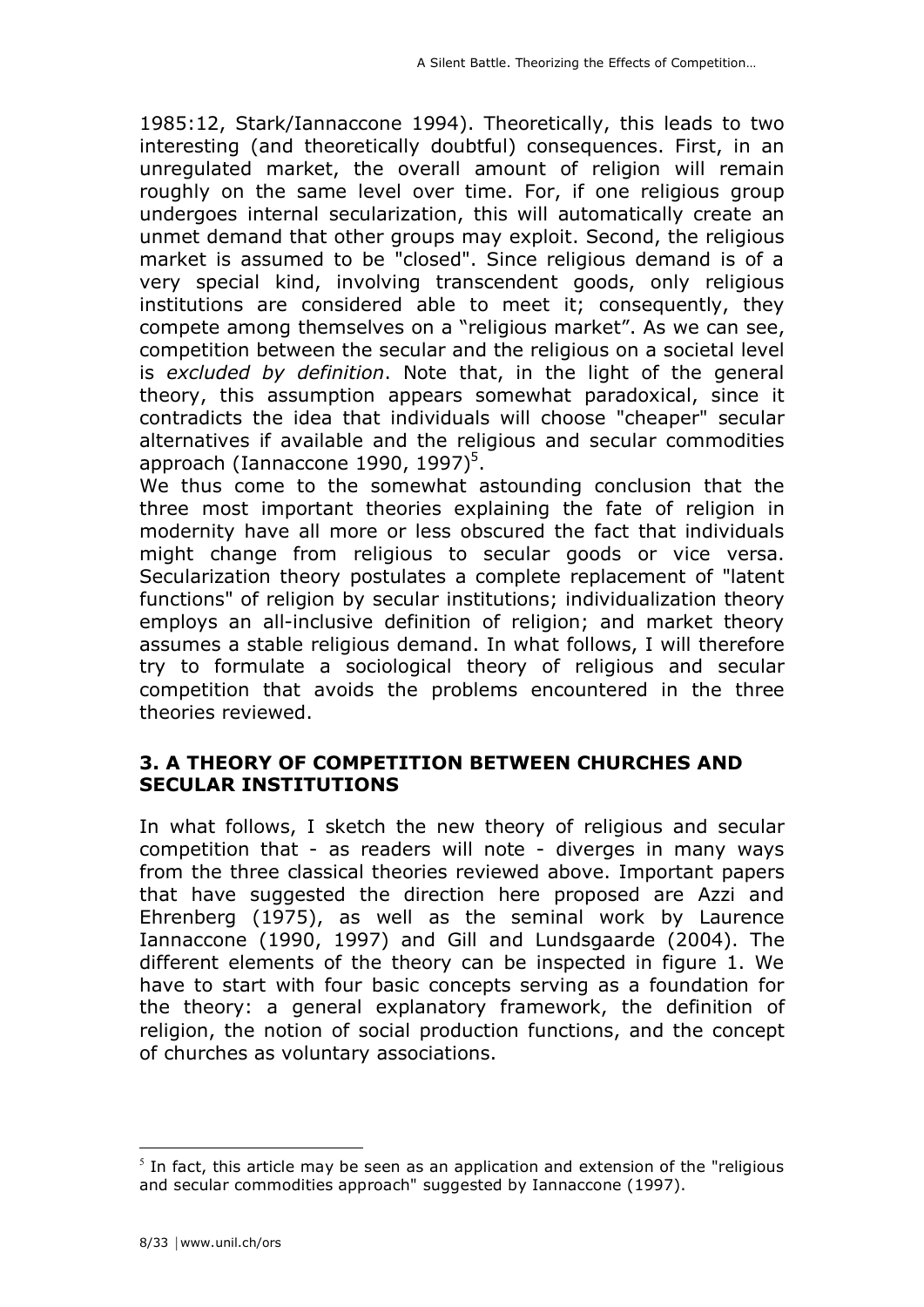*Figure 1 The Elements of the theory of religious and secular competition*



## **3.1 Basic concepts**

#### *Sociological explanation*

A first basic concept for my theory is that of "sociological explanation". Here, I build on Boudon (2003) and Coleman (1990), who argue that explanations are not just descriptions, typologies or 'conceptual frameworks', but very concrete answers to 'whyquestions'. A phenomenon is said to be explained if one can show how it results from a set of initial conditions and a generative (and therefore causal) mechanism (Hedström/Swedberg 1998). The "social causality" incorporates three elements (Esser 1999). First is the situation, characterized by opportunities, norms and cultural frames. Second, individuals react to this situation on the basis of their beliefs and preferences. Third, the individual actions may have - notably through interaction - various intended and unintended aggregated effects. As sociologists, we try to explain these latter aggregated effects. Another way of referring to this three-step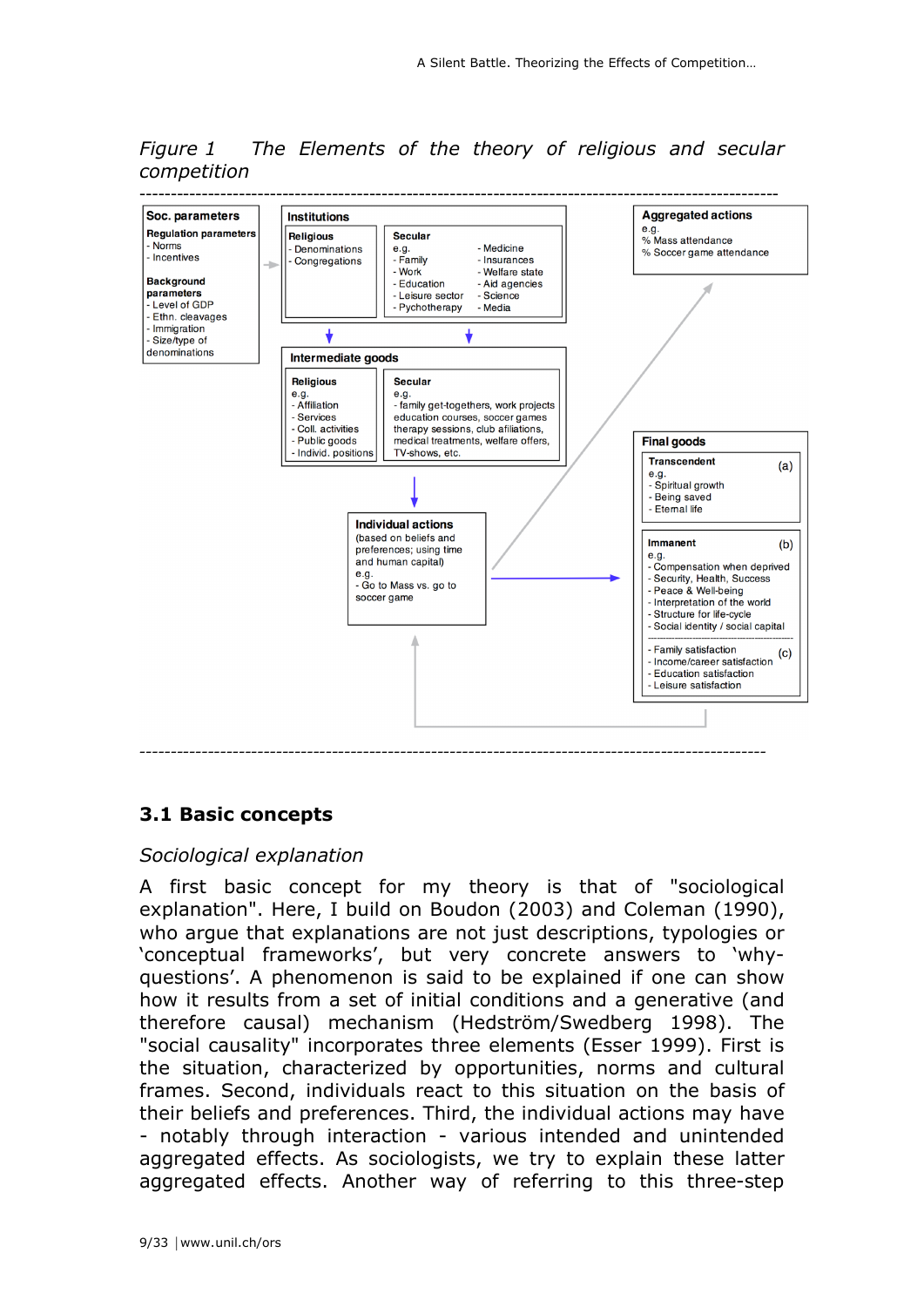approach is to say that we attempt macro-micro-macro explanations. Concerning the second point in this triad, note that our model assumes a (weak) form of rationality concerning beliefs, preferences and action. We make the following three assumptions. The first, concerning beliefs, is that given the evidence individuals will opt for the most plausible hypothesis about reality. The second, concerning preferences, is that individuals choose some of their goals rationally, reflecting on how much "utility" it will mean to reach a particular goal (this will be explained more fully below in connection with "social production functions"). The third, concerning action, is that individuals try to make "reasonable choices" on the basis of their preferences and beliefs that seem, in their eyes, to further their interests. I acknowledge that specific individuals and groups may at times hold wildly false beliefs, choose goals that are clearly self-defeating and act contrary to their preferences (Boudon 1998). However, I argue that for the explanations here proposed it suffices that rationality is a common element of the beliefs, preferences and actions of many individuals. If this is so, then idiosyncratic beliefs, preferences and actions - in the aggregate will cancel out, and the rational tendencies - due to the "law of large number" - will create the macro-outcome (Goldthorpe 2000: 116).

## *The definition of religion*

A second basic concept is my definition of religion: 'Religion' denotes the whole of cultural symbol-systems that respond to problems of meaning and contingency by alluding to a transcendent reality, which influences everyday life but cannot be directly controlled. Religious symbol-systems incorporate mythical, ethical and ritual elements as well as 'salvation goods' (see for similar definitions: Geertz 1993; Pollack 2003). 6 Using this definition, membership in a Methodist denomination, a celebration of a service in church, participation in street evangelization or prayer to a god are religious phenomena, while tourism, sports, pop music and sexuality can safely be called "secular". Acknowledging the fact that boundaries may be difficult to draw in some cases, our definition has the advantage of being close to common usage and has been proved reasonably easy to apply.

## *Churches as voluntary associations*

A third building block is to view Christian churches as special types of *voluntary membership associations*. Such associations are nonprofit social groups in which members come together to create benefits for members and/or society (Harris 1998, Warner 1998). Apart from religious congregations, examples of voluntary

 <sup>6</sup> I define religiosity as *individual* preferences, emotions, beliefs, and actions that refer to an existing (or self-made) religion.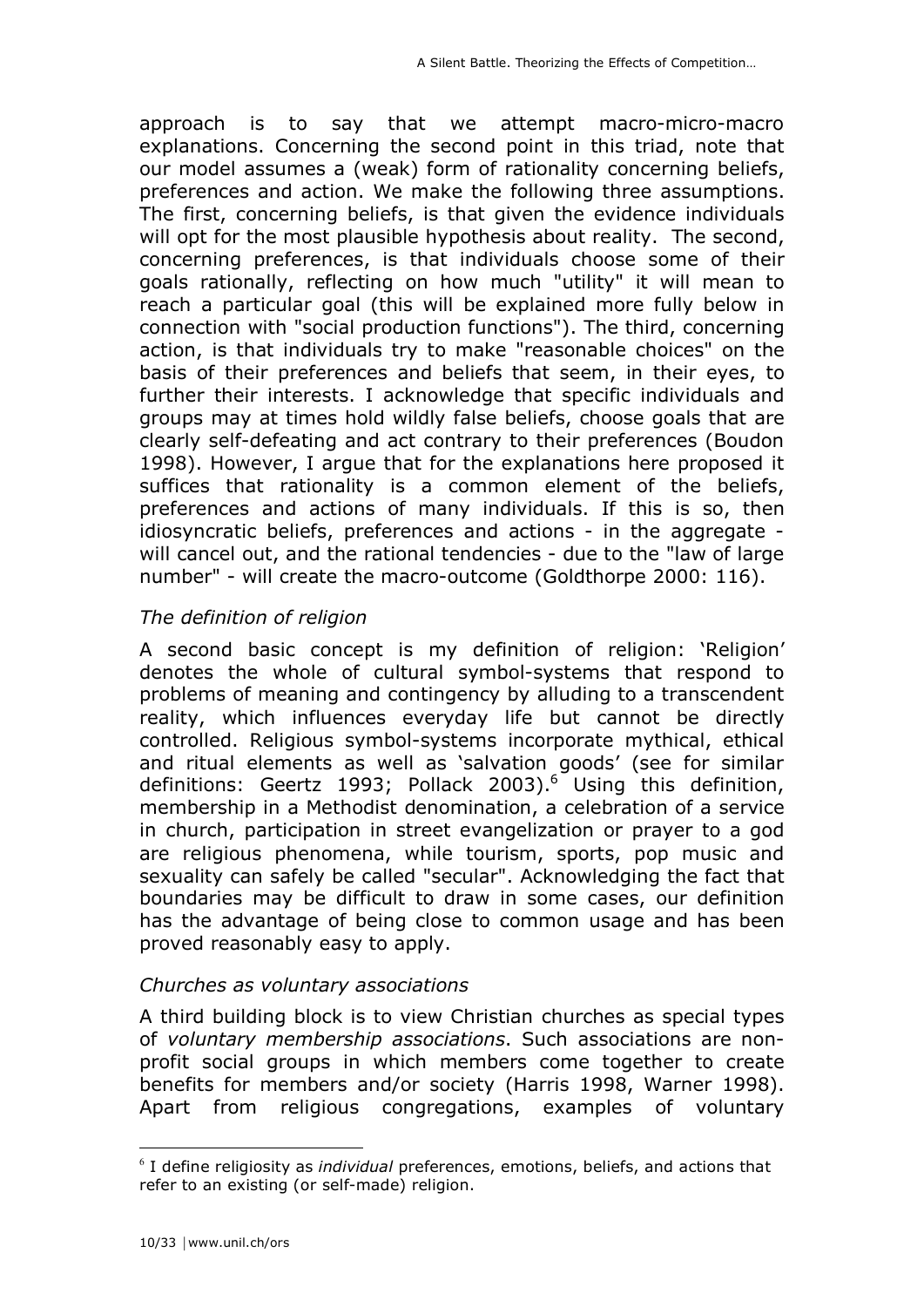associations are "self-help groups, professional associations, trade associations, trade unions, neighborhood associations, leisure groupings and community action groups" (Harris 1998:607). Voluntary associations have many attributes that set them apart from commercial firms. The attribute that is most important for our purposes is that they normally do not sell "private goods" on markets. Rather, they produce (a) different services and collective activities for their members as well as (b) public goods for society or groups in need.<sup>7</sup>

#### *Social production functions*

A fourth basic concept (that will help to build a useful typology of religious and secular goods) is the notion of "social production function". Social production functions can be described as chains of means-and-ends relationships, institutionally and culturally defined, enabling individuals in a given society or social group to satisfy their basic needs by using their resources in a rational way (Esser 1999:75; Lindenberg 1989).  $8$  They link intermediate goods, final goods, and needs. The central idea of this theory is that individuals are not seen as consumers but as producers (Stigler and Becker 1995(1977), Becker and Michael 1990(1976)). This idea was first applied to religious phenomena by Iannaccone (1990, 1997). Thus, individuals satisfy their needs by producing "final goods", which in turn are created through "intermediate goods". Intermediate goods include objects, services, collective activities, etc., as well as time and various forms of capital (monetary, human, and social). They often include many further means-and-ends chains of intermediate production. The final goods, the intermediate goods, as well as their relationships and manners of production, are defined and institutionalized on a group or societal level, and they often depend greatly on the technical attributes of the good in question. Social groups and cultures thus tell us what we should want to obtain and how we should go about achieving this. Individuals cannot change these functions at will. An example may make this clearer. Scholars can satisfy their human need for recognition (at least in the professional arena) only by the final good, "reputation". This good may be produced through the intermediate goods of publishing articles in high-ranked journals, delivering keynote addresses at international congresses, occupying prestigious chairs in their particular field, and so forth. These intermediate goods themselves involve many other means-and-ends relationships of production, e.g. for the publishing of an article: getting the research funds, reading the literature, doing the research, writing up the paper, etc.

 <sup>7</sup> Sociologists of religion have only recently begun to map with survey methodology what those "products" created by religious congregations really are (Chaves 2004).

 $8$  I present the version by Esser (1999: 75) in a slightly simplified version.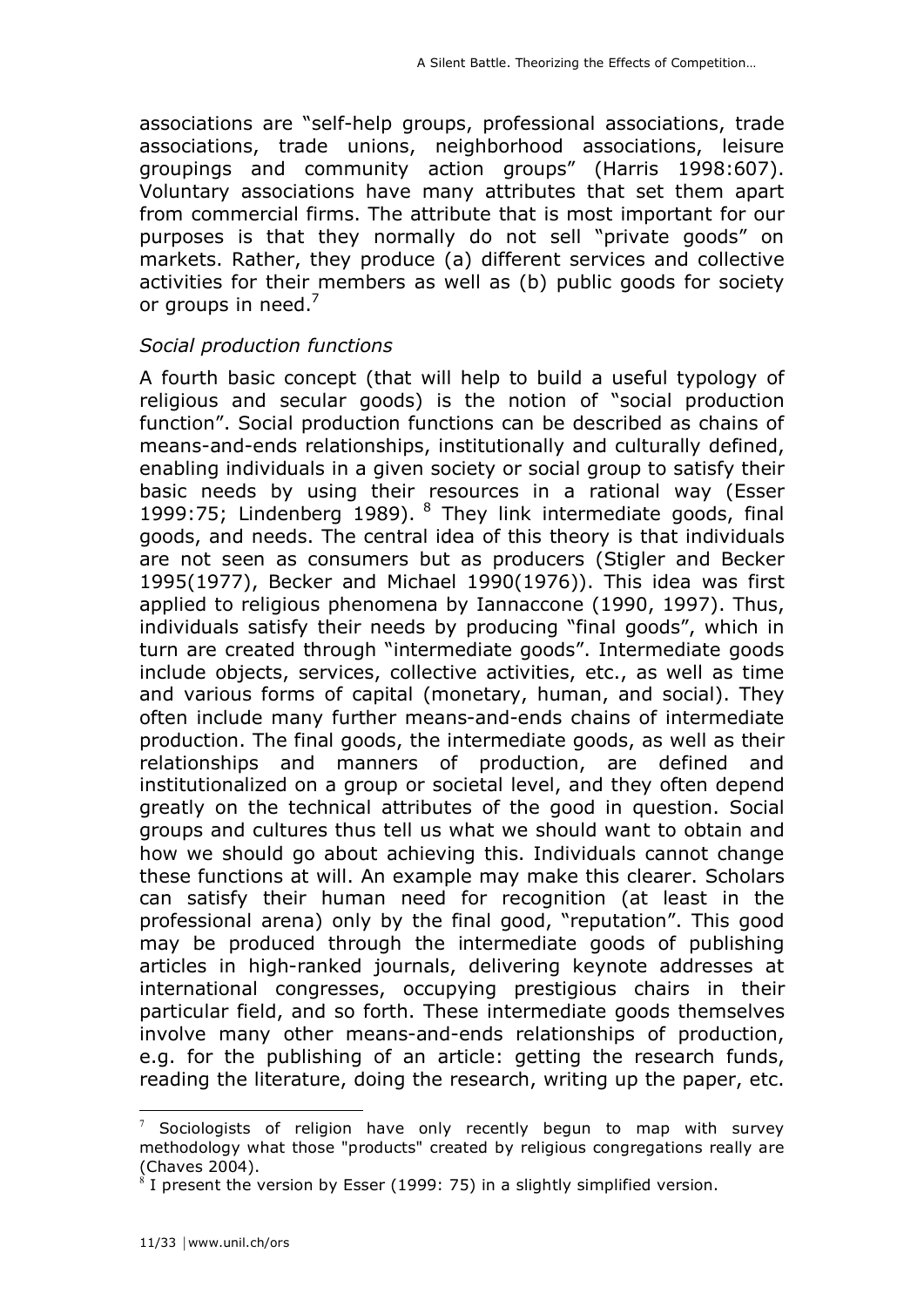Professional sports, family life, or "being a good Muslim" would again have very different "social production functions". Yet despite the great differences between these examples, in every case culture and institutions tell the individual how to use certain legitimate *intermediate goods* in clearly specified combinations in order to produce certain legitimate *final goods* that are again to be used in certain amounts and combinations in order to satisfy individual *needs*. The theory of social production functions should be used as a heuristic in order to identify different intermediate and final goods in given socio-historical settings (Lindenberg/Frey 1993). In what follows, I apply this idea of "social production functions" to religious goods, identifying intermediate and final church goods. This should help us with our central question concerning the competition between churches and secular institutions.

## **3.2 Types of goods**

At this point, and building on the concepts reviewed above, we can take a closer look at what "goods" Christian churches produce from a sociological viewpoint. A "good" may be defined as a resource that individuals can use in order to satisfy a need or to produce a certain return (Esser 2000:165). My concept uses the insights made available by the distinction between intermediate and final goods inherent in social production functions. Acknowledging substantial differences between different Christian traditions and geographical and cultural contexts, I propose a typology of *intermediate church goods* that the churches distribute directly.

## *Intermediate goods*

*(1) Affiliation* is a good that includes certain rights and duties, while providing social utility, and which is "paid for" by contributions in the form of money, time, energy, and participation. Through baptism, individuals may become Christians and they may then become parish or congregation members, enabling them to benefit from certain services and inclusion in a community.

 *(2) Services* are church goods that are often cherished even among individuals who otherwise have little contact with churches. A service can be defined as an action that a person, or a group of persons, executes and that responds to the needs of the beneficiaries of these services (Kotler 1975). Examples of such services in the case of Christian churches are baptisms, weddings, funerals, interviews with a chaplain, visits by a priest to the elderly as well as religious education and instruction, especially of children. *(3) Collective activities* (or "communal goods") are goods that the members produce in common. Production of these activities can occur only if several individuals collaborate with the goal of forming a convivial community, through common action and experience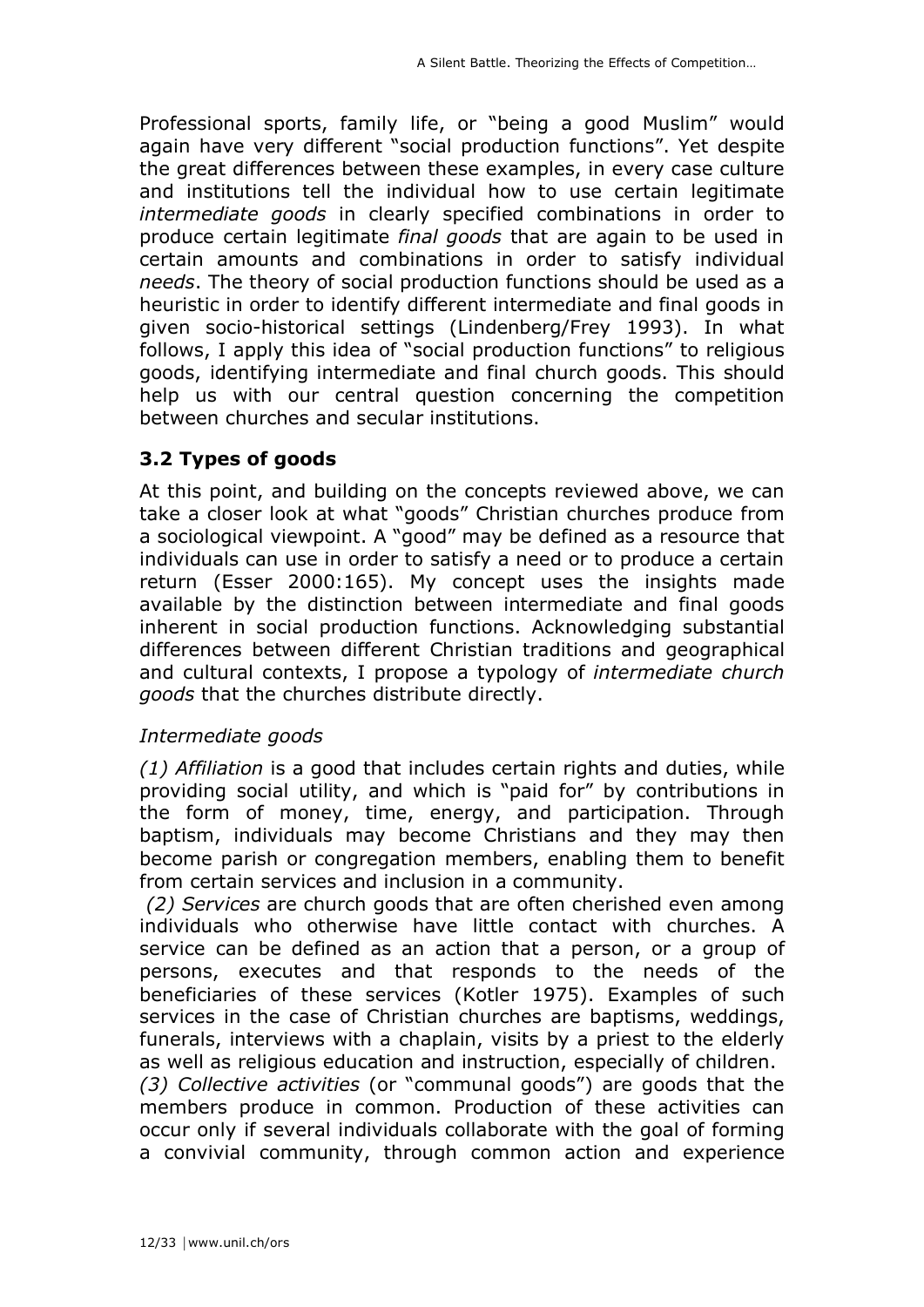(Esser 2000:170). As examples, we can cite religious services, common prayers, religious celebrations, and church choirs.

(4) *Public goods* are goods not restricted to use by members but aimed at the wider public or special groups in need. In the Christian context, we could think of deacon activities, support for foreigners, aid for natural disasters, cooperation in development, and missions, in addition to the transmission of values (neighborly love, a particular sexual morality, family values, equal rights, etc.).

*(5) Individual positions* inside the churches may also be seen as goods. Examples are volunteer positions such as elder, catechist, church musician, etc. or professional positions such as bishop, pastor, deacon, etc. Again, these goods include rights and duties. In the case of a volunteer position, the individual receives "remuneration" through social status, esteem, and the feeling of having accomplished something worthwhile. In the case of a professional position, the work is remunerated financially, in addition to the social status that goes with the position.<sup>9</sup>

## *Transcendent and immanent final goods*

Individuals may now use the intermediate goods, together with monetary, human, social, and religious capital, as well as time, in order to produce *transcendent final goods (a in figure 1)*. For example, by "going to Mass" and "receiving sacraments" (intermediate goods), I may produce the feeling of belonging to the "body of Christ". Transcendent final goods are the beliefs and feelings of owning (in the present or in the future) a "state of grace". Here, therefore, we find the highest Christian goals that, according to Christian doctrine, greatly surpass worldly goods in importance and extent (compare to Wilson 1982:27). Their exact description and interpretation varies from Christian tradition to Christian tradition. Without being exclusive, we can name as examples: justification, sanctification, spiritual growth, spiritual empowerment, charismata, forgiveness of sins, eternal life, a place in heaven, etc. I am well aware that theology has a tremendous amount to say concerning precisely how the means may or may not lead to these final transcendent goods. For a Lutheran or Reformed theologian, justification is always the work of God, never that of the believer. For a Calvinist, God may have decided in advance about sending individuals to hell or heaven (predestination). However, as Max Weber has shown in a magisterial way (1978(1920):529)), even in these theologies, a certain behavior or state of the individual is demanded, be it "good works", belief, or ethical behavior. A link between salvation means and ends persists even if the theological-theoretical link between them may be a complicated

 $\overline{a}$ 

<sup>&</sup>lt;sup>9</sup> A sixth type, which I do not treat here, is religious merchandise. See Stolz (2006)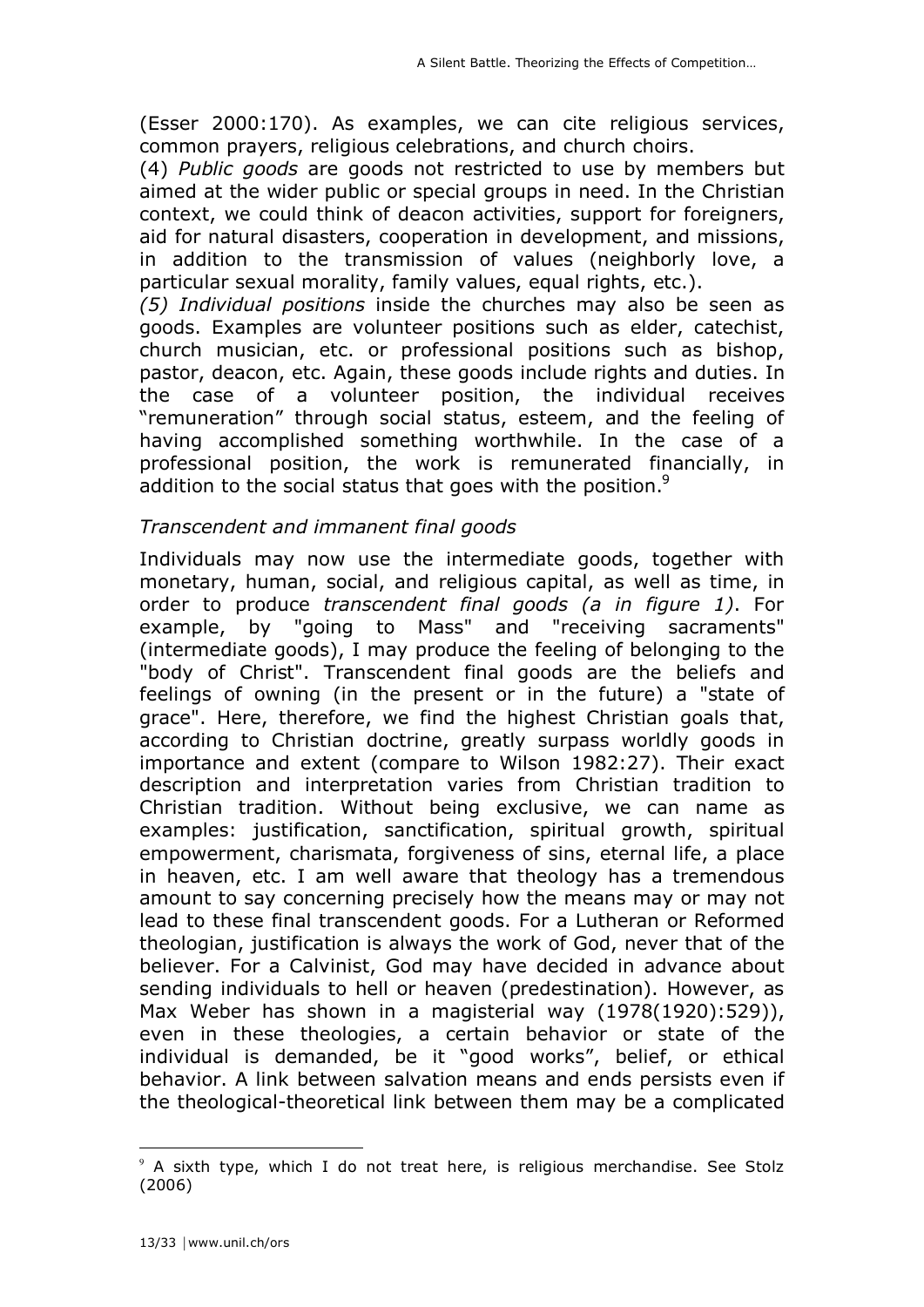one. One of the most important points concerning transcendent final goods is that individuals may seek these goals in their own right, (and not in order to get "other things"). Individuals may even concentrate all their efforts exclusively on these goals, disregarding or neglecting all other possible final goods.

Intermediate church goods, however, may be used to produce not only transcendent, but also various *immanent final goods (b in figure 1)*. These goods are often very down-to-earth advantages in a wide variety of domains. Here is a list with what may be the most important immanent final church goods that may be produced with intermediate church goods.

 (1) *Comfort in case of deprivation and help if one becomes needy*. For example, by going to Mass and talking with the priest, I may overcome grief concerning the loss of someone close and thus produce the good "comfort in case of deprivation". From the Middle Ages to modernity, "comfort in case of deprivation" or "care of the soul" was exclusively a matter for the Christian churches, and any "psychological problems" were treated by pastoral counseling (Holifield 1983).

(2) *A promise of security, health/healing, and success*. Intermediate church goods, such as being baptized, blessed, religiously married, receiving communion or praying may be seen as important ways to create a feeling of security and a promise of future good health and success. Individuals may hope to be "magically protected" by God (Cook and Walter 2005) or recompensed by God with good health and success for their religious behavior. On the other hand, the church community does have very tangible means to help individuals in need, which may also further a feeling of security.

(3) *A feeling of peace and well-being*. Intermediate church goods may create an individual feeling of peace and well-being, for example, while praying during a religious service, or simply knowing that one is a "true Christian" in everyday life (Bellamy 2002).

(4) *Meaning and interpretation concerning the world in general*. By listening to a preacher, discussing in an Alpha Course, reading church material or going to church education classes, individuals may produce the final good "meaning and interpretation" (Lynd/Lynd 1929: 344) . They may learn how to interpret both their current life problems and what is happening in society surrounding them in terms of Christian teaching (e.g. why their marriage broke up, why 9/11 had to happen, why their neighbors' children are such misfits).

(5) *A structure for the whole life-cycle*. Intermediate church goods can produce the final good "*life-cycle structuring*" with the help of services like baptisms, religious marriages, and funerals (Van Meerbeck 1995; Voyé 1991). These rituals allow individuals to "celebrate" and "sacralize" crucial moments in their life and thus to structure their life-cycle.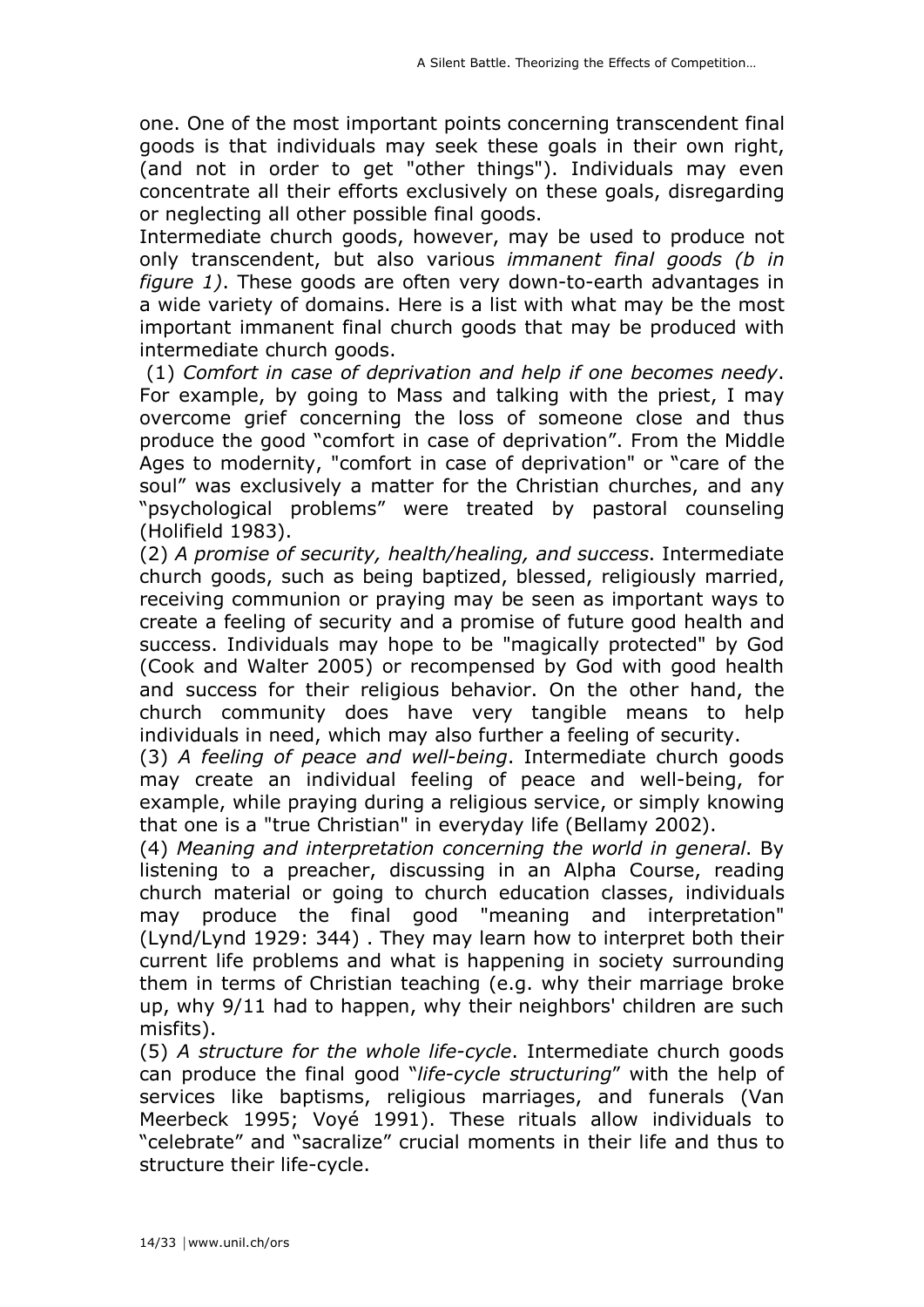(6) *A positive social identity; a way of personal and family social integration and of producing social capital*. By being a member of a church and by attending its activities, one acquires a social role and both the self-respect and the respect by other members that goes with it. It may mean something socially if I am a Presbyterian of the so-and-so church, and the church may allow me and my family to find friends, to mingle with like-minded fellow Christians (bonding), and to make contact with individuals of higher or lower social status, whom I would not have met otherwise (bridging). I may also find partners for friendship, marriage, business or political action (Weber 1973(1906), Putnam 2000).

(7) *An income and a career*. Christian churches are also places where individuals may make a living; they offer professional *careers* as a pastor, priest, deacon, religious sister etc. Historically, these careers have had different degrees of attractiveness in different periods, and the higher positions were primarily reserved for the nobility. It is safe to say, though, that until the mid-twentieth century, clerics in general enjoyed relatively high social prestige in Europe (McLeod 1998, Schorn-Schütte 2000).

One of the central points of this paper is that while transcendent final goods are normally only produced by means of Church goods (or other religious groups' goods), all of the immanent final goods mentioned may also be produced with intermediate goods produced by secular institutions. This opens up a field for competition between the religious and the secular.

## **3.3 Two types of competition between the religious and the secular**

In this section, I show exactly which secular institutions compete with churches. While the competition appears in a wide variety of settings, I argue that we can distinguish two broad types of competition: functionally close and functionally distant ones.<sup>10</sup>

## *Type 1: functionally close*

The first type of competition occurs when secular institutions offer intermediate goods with which individuals may create the same or similar immanent final goods as with church intermediate goods. In fact, concerning all the immanent final goods mentioned above, we find such competition. If individuals are considering producing these immanent final goods, we may expect them not simply to look at how much they like or dislike religious activities. They will rather *compare* utilities produced by the religious activity and by other, secular activities. Let us look at examples. In order to produce

 $10$  A third type of competition would be inter-religious competition, that is, between religious groups. This type of competition, which I do not analyze for lack of space, is theoretically compatible with, and often causally related to, the competition here described.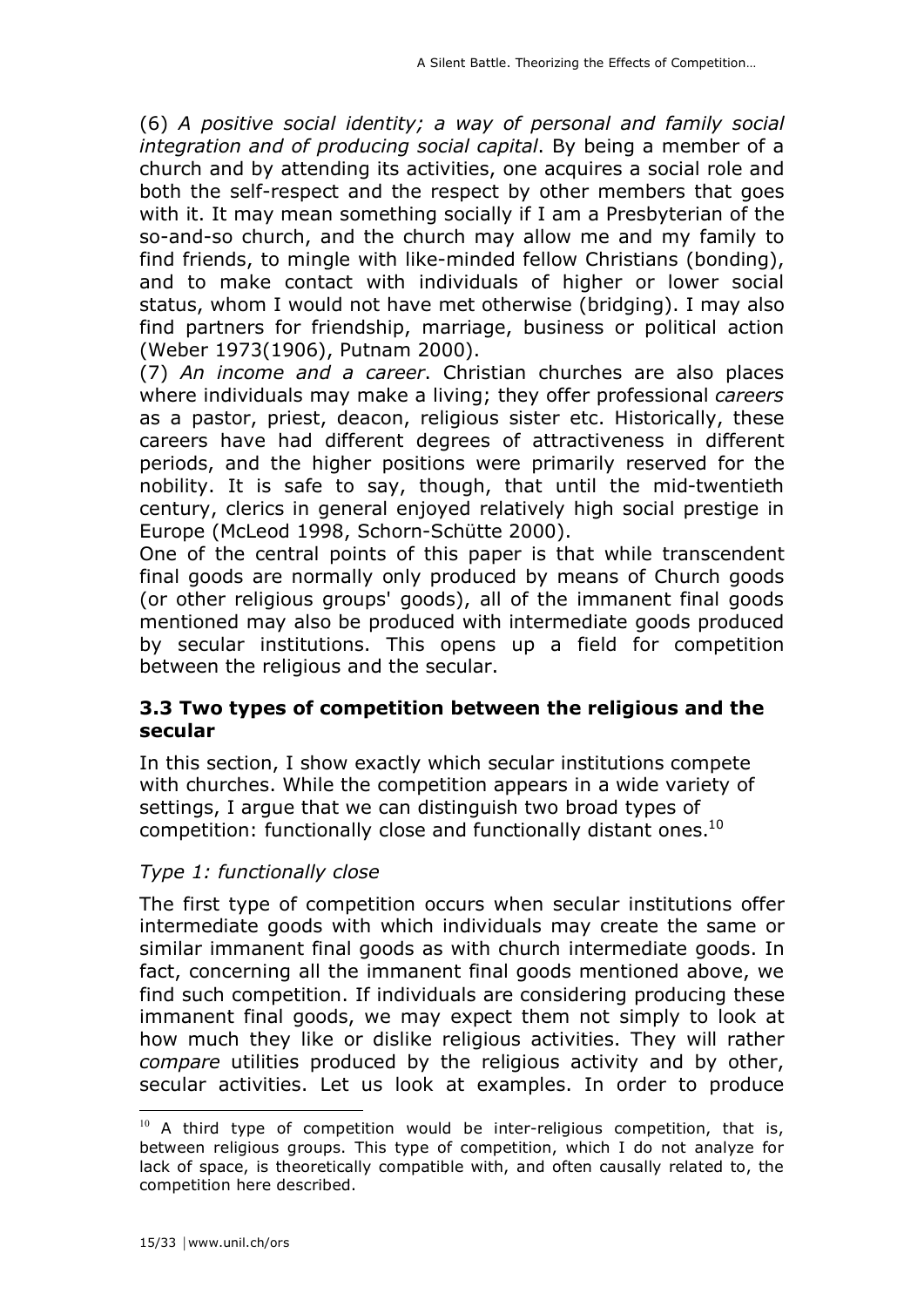*comfort in case of deprivation* one does not have to see the pastor one might also turn to psychoanalysis or psychotherapy, life coaching and other secular methods (Bourdieu 1987).<sup>11</sup> Security may be produced in a secular way through welfare systems, including unemployment insurance, health insurance, disability insurance and others.12 In order to procure good *health*, an individual does not have to have recourse to prayer, but can turn to modern medicine. A feeling of *peace and well-being* may be produced not only through prayer, meditation or religious service, but also through spending time with family and friends, listening to music, gardening, home-making etc. (Bellamy et al. 2002). *Meaning and interpretation* concerning the world in general is provided not only by sermons and religious books, but also by modern media and science, through TV, newspapers, radio, books, and the internet. A *structure for the whole life-cycle* by way of life-cycle "rituals" is increasingly offered by secular entrepreneurs: party services, speakers, ritual entrepreneurs, burial firms, civil celebrants (Mayer 2007).13 A *positive social identity* is due not only to congregation membership, but also to professional and marital status, membership in various secular groups and friendship networks and leisure activities. And - obviously - an income and career is possible not only in religious but in secular domains. Individuals thus very often have a choice between religious or secular intermediate goods *as means* in order to produce the same or similar immanent final goods. Individuals are thus tempted to substitute religious for secular intermediate goods or vice versa on the basis of a costbenefit calculus. How do religious offers differ from secular ones? On a very general level, we may note three points. First, goods

produced by the churches *mix their specific benefits with a religious ideology*. The intermediate goods furnished by the churches cannot be detached from their context, and they are always integrated with a doctrine, in a system of religious symbols. This "plus" can be considered an advantage or a disadvantage. It is an advantage for a person who, for instance, appreciates the fact that a choir is not

 $11$  Abbott (1988:293) convincingly shows how, in the United States, the clerics have lost the battle for the monopoly of treating "souls" to the professional psychotherapists.

 $12$  Participation in these welfare and insurance schemes is often compulsory. This may lead to a "crowding out" of churches. Altermatt (2001) shows for the case of Switzerland how Catholic welfare institutions established mostly in the nineteenth century faltered because the state took over their functions in the twentieth century by creating old age and widow insurance (1947), disability insurance (1960), and unemployment insurance (1982).

 $13$  Mayer (2007) describes private entrepreneurs who offer "custom-made" rituals, religious or secular. In Australia, since the 1960s, official civil celebrants exist who are licensed to perform secular marriages, "namings", funerals, and other rites of passage. In 2000, such civil celebrants offering their services in a marketlike fashion conducted more than fifty percent of marriages. I thank Gary Bouma for pointing out this example to me.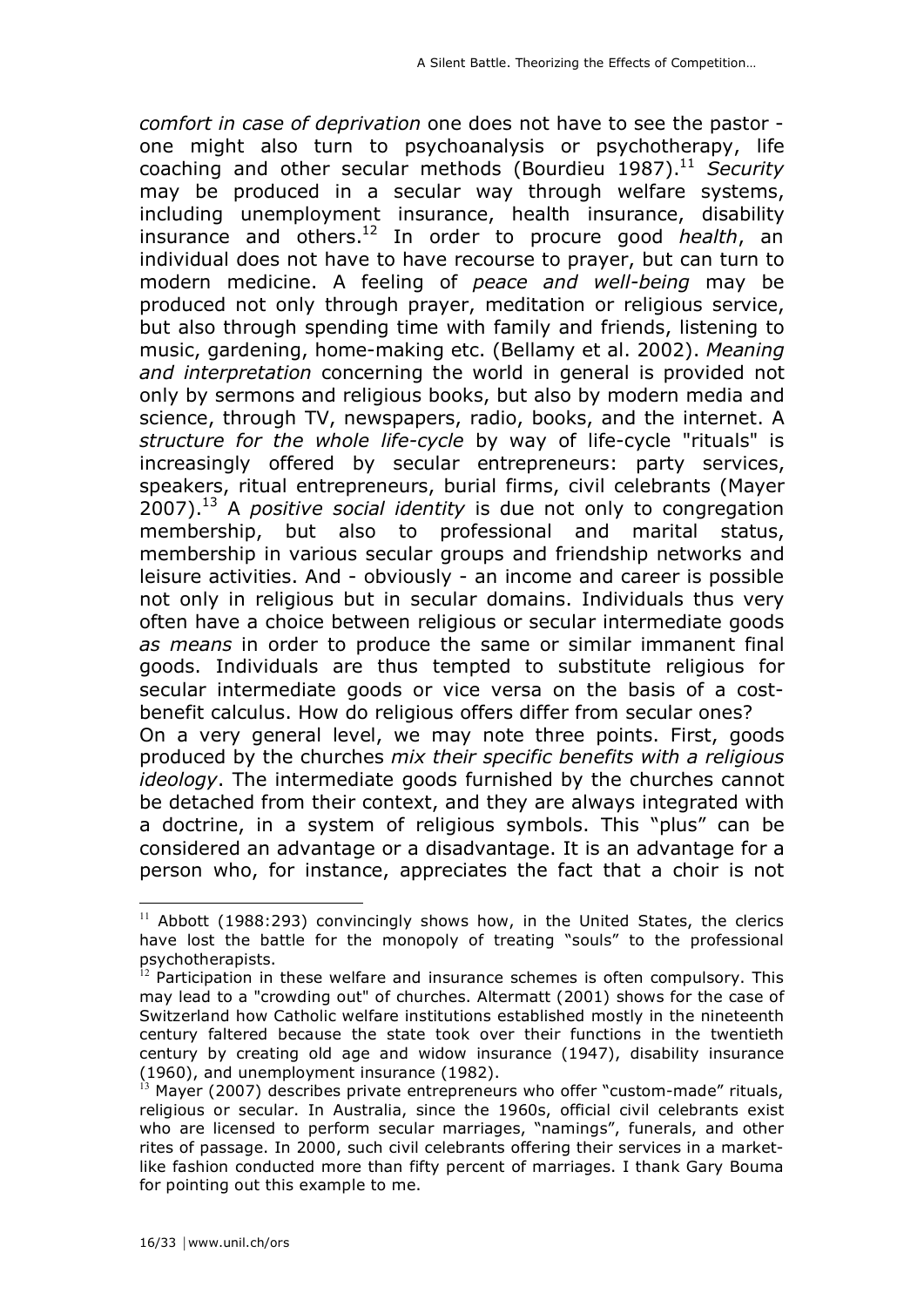just about singing but fulfils at the same time a religious need. It is a disadvantage for a person who would like to sing, but not to plunge simultaneously into religious ideology. It is probably safe to say that church goods – due to their specific religious legitimacy – limit the number of possible "consumers", since people who might be interested in the good but who do not share the religious beliefs will abstain. On the other hand, in some cases, the "religious plus" is also appreciated for non-religious reasons. Thus, even nonreligious parents sometimes rate "confessional schools" highly, because they believe that their children will learn better "values" in these schools than in public, secular schools.

Second, church goods are often *less professionalized and more community-oriented* than those of their secular competitors. In comparison, the secular goods are often more specific, rationalized and efficient (Wilson 1982:44). The fact that the churches try to produce such a variety of goods means that they cannot marshal all their resources simply to attain a specific goal. In addition, the church employees (volunteer or professional) have often not undergone training as professionals – on the production of the specific good – unlike their secular competitors. This orientation of low professionalization can be an advantage or a disadvantage from the point of view of different individuals. On the one hand, the prestige of church goods probably suffers in many cases, since alternative secular goods are considered "more scientific", "more efficient", or "more professional". On the other hand, and as we will see below, precisely a more "communal" type of goods may sometimes seem especially attractive.

Thirdly, churches and church-related organizations often (but not always) can *produce their goods at lower cost than their secular competitors*, since they often use voluntary labor and/or are heavily subsidized by the church. Thus, entry to church-organized cultural activities, prices of church-related books, fees for church camps and schools are often lower than are those of comparable secular competitors. However, the perceived benefit/cost balance might look very different for an areligious individual who never participates in church activities and only remains a church member in order to receive a decent burial. In this case, a lifetime of church tax is a high price to pay and a secular burial - once available - may be much cheaper and just as satisfactory (see below for an example).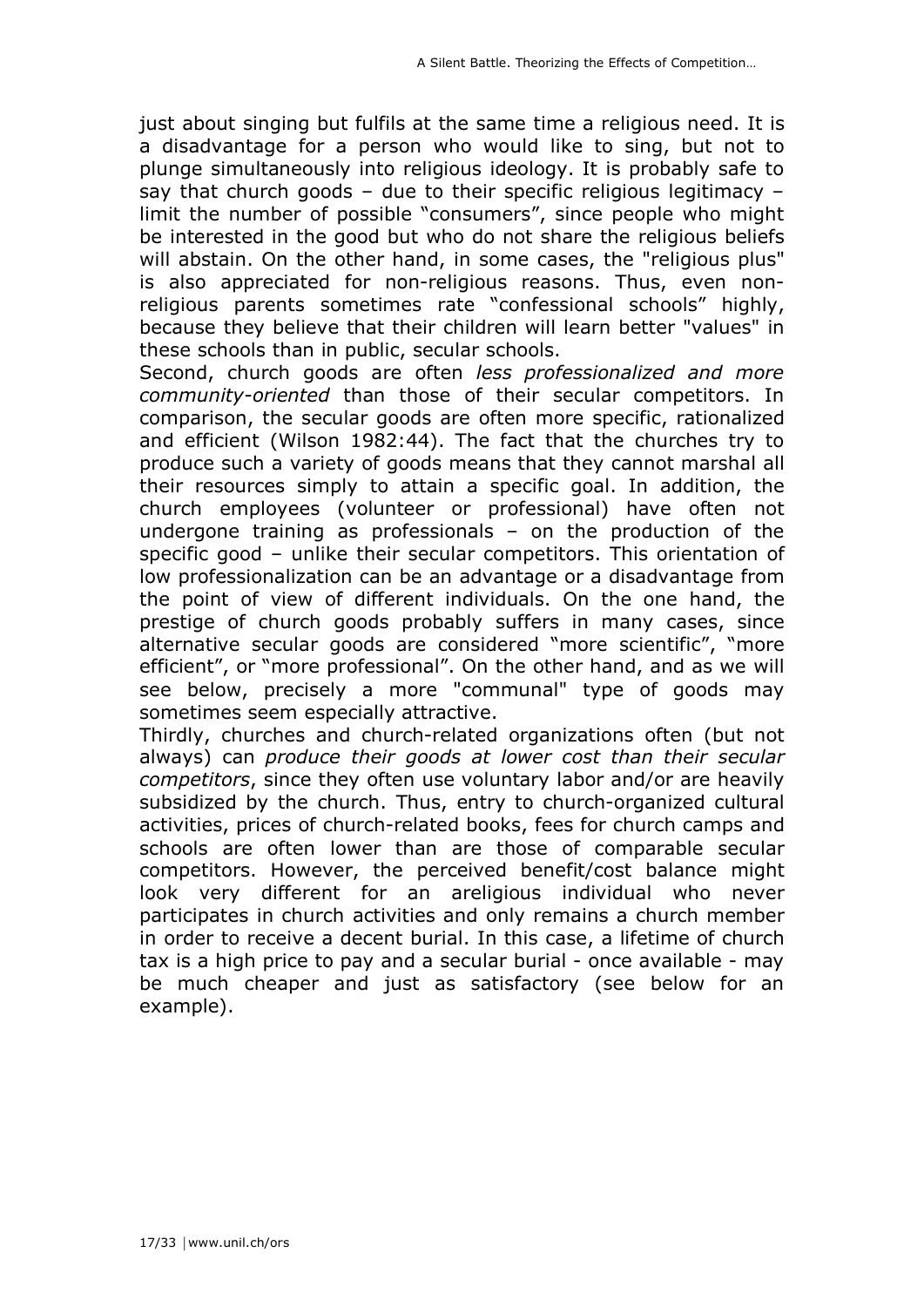## *Type 2: functionally distant*

There is, however, a second type of competition. Here, individuals do not substitute intermediate goods in order to produce a given immanent final good. Rather, they substitute final goods among themselves. In other words, they may ask themselves if they would rather aim to produce a transcendent final good, say, spiritual growth, or an immanent final good, such as leisure or career satisfaction. Such substitutions are quite common in everyday life. On a Sunday morning, one may well choose to go for a drive in the automobile instead of going to religious service (as pastors noted with concern in the 1920s, Lynd and Lynd 1929). $^{14}$  A man may decide to become a priest and thus to forego the possibility of having a family. A family may decide to work on Sunday and thus maximize income instead of religious satisfaction.

Can we say anything general about when and under what conditions individuals would rather choose transcendent or immanent final goods? I offer two observations. First, individuals will choose transcendent final goods with a higher probability if immanent final goods are difficult to obtain. Remember that transcendent final goods can often be produced with relatively little money, technical resources and in very difficult situations. They are built on a link with a transcendent and to a certain extent invisible reality, on trust and belief. They are built on promises and on assertions that cannot be immediately verified - or else the verification itself requires "belief". Even if an individual is very poor, ill, has no family or income, it is still possible to produce spiritual growth, the belief in salvation or of finding a place in heaven. Transcendent final goods become, therefore, especially important once other immanent final goods are either unavailable or if their attainment is very insecure/risky (Weber 1978(1920), Norris/Inglehart 2004, Stark/Bainbridge 1985). However, if immanent final goods can be produced in a reliable and satisfactory way, individuals may well turn away from transcendent final goods that are built on unverifiable assertions and whose promises cannot be readily verified. If I already feel reasonably happy with my life (immanent final good), I may not be especially keen on being "saved" or "justified" in the first place.

Second, individuals will *ceteris paribus* be less likely to choose transcendent final goods in modern than in non-modern contexts. Since they cannot be verified, transcendent final goods are

 $\overline{a}$ 

 $14$  Historically, the idea that individuals have at their disposal "time for work" and "free time for leisure" stems from the late nineteenth century and is linked to the Industrial Revolution. This new distinction has the effect that religion is increasingly relegated to the private, leisure time sphere and has to compete with various other forms of "leisure activities" (Luhmann 1982:239). When leisure opportunities began to gain importance at the end of the nineteenth century, the possible competition between religion and leisure was very clearly seen.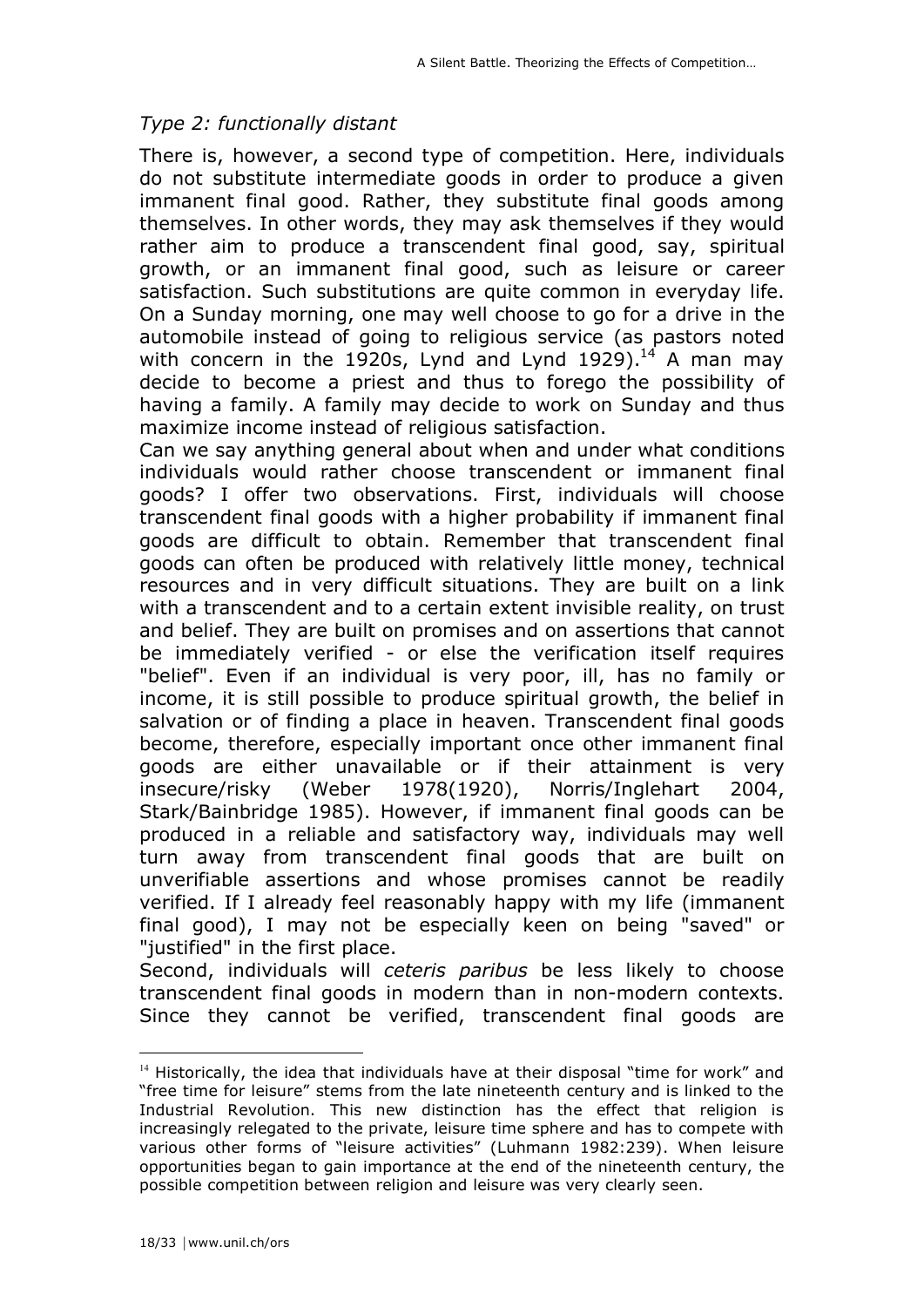extremely vulnerable in modern societies. Any strong assertions of final transcendent goods (claiming of miracles, end of the world, healings, eternal life etc.) are easily criticized and/or ridiculed because they cannot be proved scientifically. They may be seen as the goals of cults, religious extremism, fundamentalism; individuals who believe in such goods can be seen as brainwashed and/or manipulated; religious leaders who claim such goods openly may be seen as manipulators and frauds.<sup>15</sup>

#### **3.4 Historical and societal parameters**

Sociological explanations of the macro-micro-macro type typically need historical and societal parameters in order to be able to "work" (Esser 1998). We can distinguish three broad types of such historical and societal parameters influencing the extent of competition between religious and secular competition.

## *Supply, prices and productivities of religious and secular goods*

The first type concerns the supply, the price and the productivity of religious and secular goods in a specific socio-historic situation. Individuals will choose a religious or secular alternative with a higher probability if - relative to the other alternative  $-$  it is more easily available, has a higher productivity and a lower price. For example, in some societies individuals will not choose modern medical facilities in case of illness, since they are simply not available or are too costly. Once they become available or fall into the budgetary possibilities, individuals start to switch from religious to secular offers. To take another example: churches may suddenly find a new type of religious service and spirituality better adapted to the needs of many individuals. In time, more individuals may switch from secular uses for their time to religious ones, since the quality of the religious options has increased. Note that the change of these parameters often concerns innovation and technical or social progress. What Max Weber or Brian Wilson termed "rationalization" is in many instances a progress concerning the production of certain

 $15$  Religious groups who wish to maintain strong transcendent final goods must go to great lengths to preserve them. They must build "parallel worlds" for their members where the beliefs and practices are not continually challenged; they must sanction the belief in the strong versions of their beliefs, and they may present mild versions of their beliefs to the outside and use strong versions inside the group. Religious groups that do not wish to become "traditionalist", "fundamentalist" or "conservative", often transform their transcendent final goods by psychologizing or ethicizing them (Bruce 2002) or they concentrate on the production not of transcendent, but of immanent final goods. Interestingly, the latter choice *increases* the extent to which they find themselves in competition with secular institutions, for on the field of psychology, ethics and immanent final goods (security, compensation etc.) all the secular institutions named above produce goods in their turn.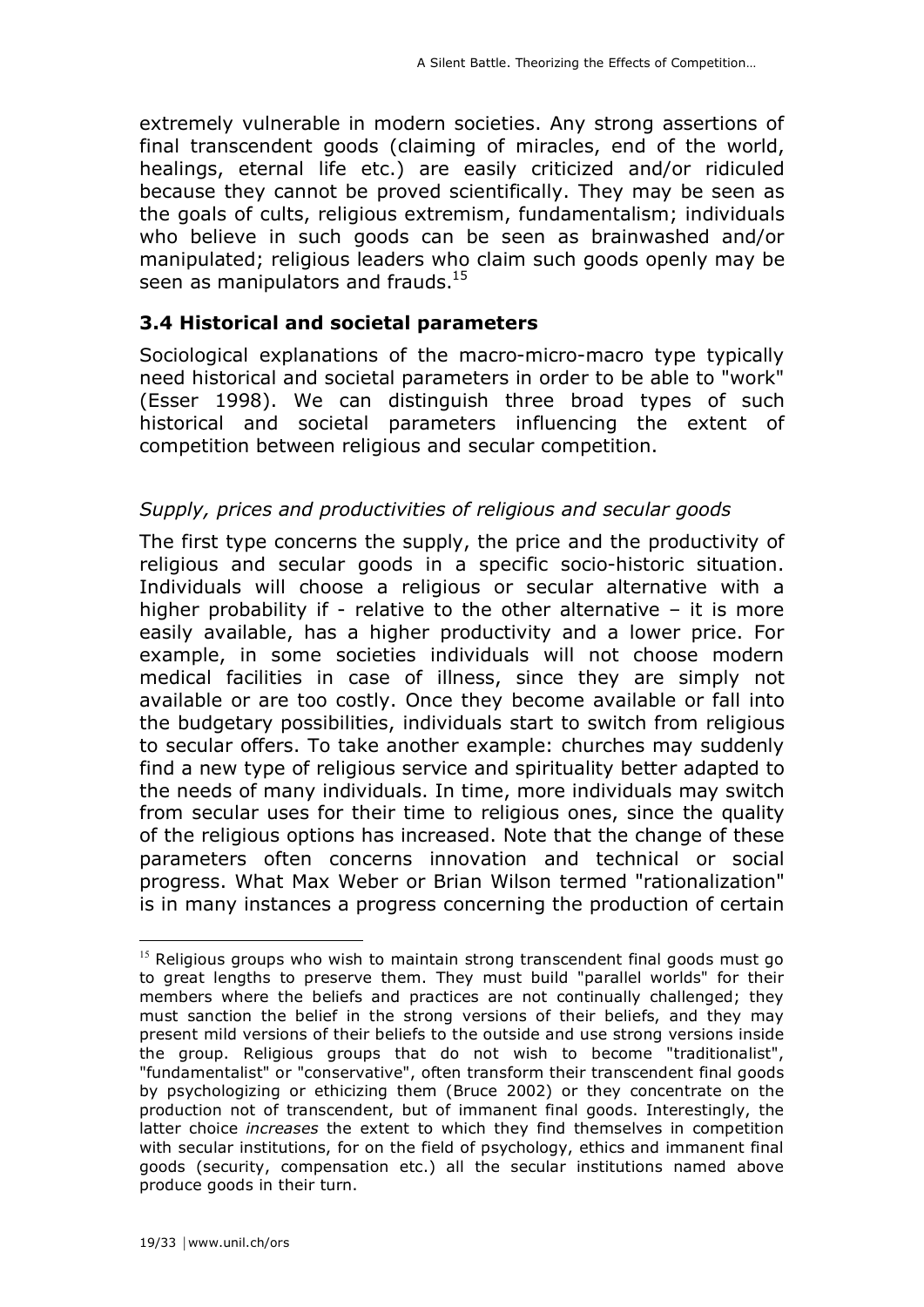final goods through a new, better, more efficient use of intermediary goods. As Brian Wilson (1982) has argued, many times (but not always), secular institutions have had a clear advantage concerning their rationalizations in the modernization process of the last centuries. They have been successful in making the attainment of their means to produce final goods more reliably and efficiently.

#### *Regulation parameters*

A second type of parameter concerns state and societal regulation of the terms in which secular and religious offers may or may not compete. I define 'regulation' in a very general way as societal and state influence or the governing of religion through both norms and incentives. With the help of incentives and by applying rules and norms, states and society influence the "rules of the game" for religious and secular players. Regulation can favor religious actions over secular ones. For example, religious membership may be required for full political membership in the community, the state may levy church taxes, religious participation may be mandatory for social respect, work on Sundays may be forbidden, the proclaiming of atheist beliefs may be sanctioned, church activities may be subsidized. Conversely, regulation may favor secular over religious actions: church activities may be actively hindered, secular education and welfare inclusion may be mandatory, religious instruction may be banned from school curricula, religious symbols in schools may be forbidden, etc.

## *Background parameters*

A third type may be called "background parameters". These are neither direct attributes of the religious or secular offers, nor can they be subsumed under the heading regulation. Rather, they influence either the religious and secular supply or the individual demand of secular and religious products in theoretically meaningful ways. Examples are the level of technical and societal progress, the level of GDP per capita, the income/wealth distribution, the level of immigration, the salience of ethnic cleavages and size and type of denominations. For example, a higher level of GDP per capita will allow individuals to acquire costly secular ways of solving their life problems and will lead *ceteris paribus* to an opting out of church goods. Alternatively, to take another example, an increase in the importance of ethnic cleavage will lead to an increase of demand for "social identity" and thus may increase the demand for church goods (for a whole list of such mechanisms see Stolz 2008b).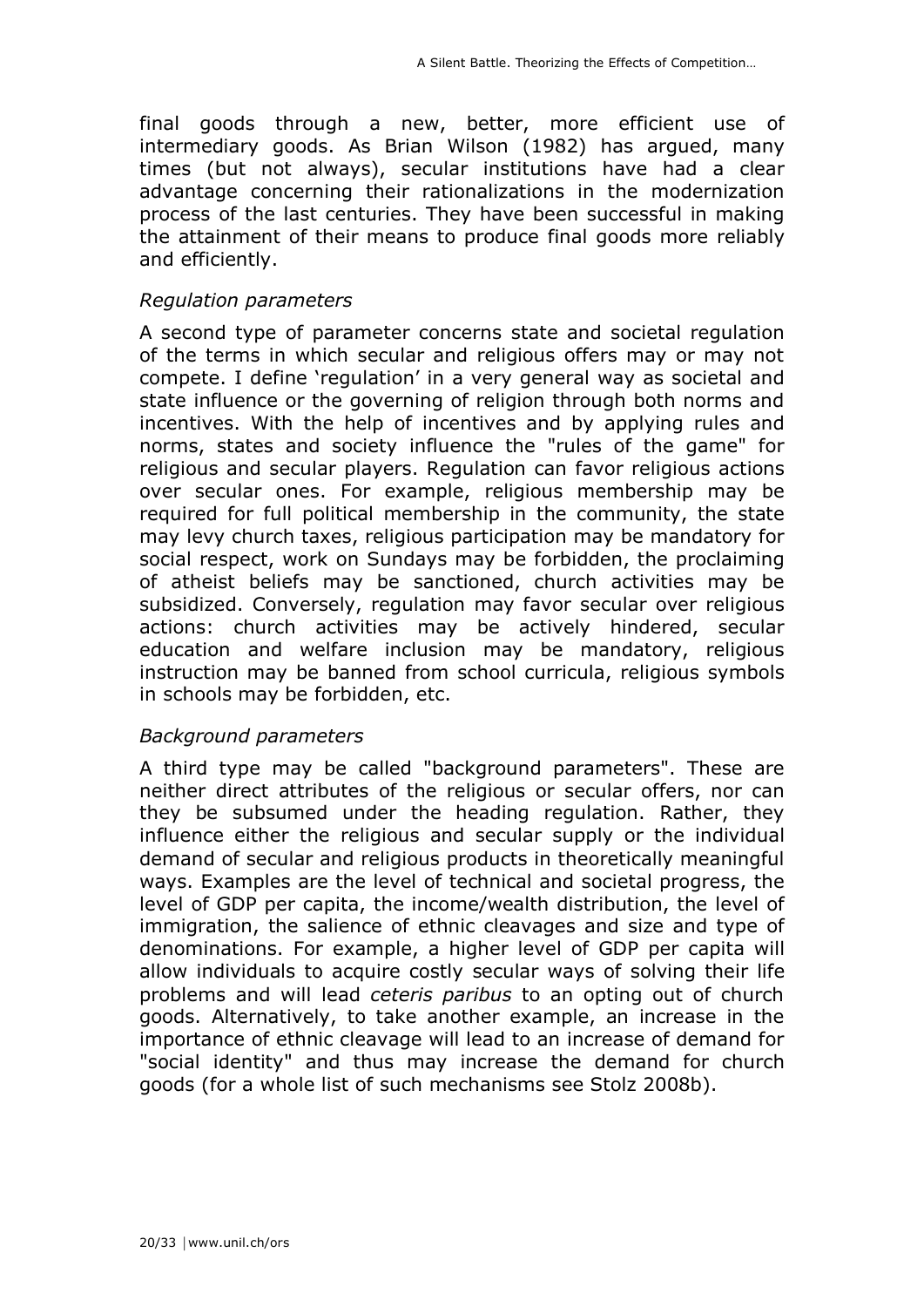## **3.5 Individuals choosing between the religious and the secular**

How will individuals choose in the situations described above? As noted above, our theory assumes that individuals choose in a "rational" way.<sup>16</sup> On a very general level, the theory stipulates that individuals will - *ceteris paribus* - choose the combination of (religious and/or secular) intermediate goods that allow them to produce a set of (transcendent and/or immanent) final goods that maximize utility. When choosing action rationally, individuals can be influenced by prices, productivities and income. If the price on an intermediate good rises, individuals will consume less; if the productivity or income rises, individuals will consume more. Changes in price, productivity or income will therefore lead individuals to adapt rationally in both functionally close and functionally distant competition situations. For example, if a good drug increasing sexual potency appears (e.g. Viagra) on the market, magical means promising the same effect will be demanded less (functionally close). On the other hand, if a new factory is built in my neighborhood, offering me a job, I may find that by increasing production of financial satisfaction and decreasing production of religious satisfaction, I can increase my overall utility. This means that I will work more and use less time for, say, going to Mass (functionally distant).

One might object that the decisions supposed here are *impossible*, since the options are *too different to be compared*. Bruce (1993: 351) writes that, "(…) it is clear that ten-pin bowling is not an alternative to worshiping the Lord." He continues to say that time cannot function as a shadow price, "because people do not spend time per se, they spend time doing this or that, and their affective response to what they are doing changes the costs of the units thus "exhausted." The same argument is made, albeit from a very different perspective, from scholars in the rational choice tradition. They think that transcendent final goods are "irreplaceable", since no secular goods can promise, say, a life in heaven (Stark/Bainbridge 1985). In contrast, I would like to argue that we have ample empirical evidence from qualitative studies that individuals do indeed compare activities as different as ten-pin bowling (or going out for a drive, or work etc.) and religious activities that might lead to a life in heaven (Dixon 2007). In fact, individuals would probably not be able to live, if they were not able to compare and choose between vastly different alternatives for spending their time.

 $16$  In principle, I would extend rationality assumptions also to beliefs. I do not have space to go into this here, though. See for good discussions Boudon 1998, Goldthorpe 1998.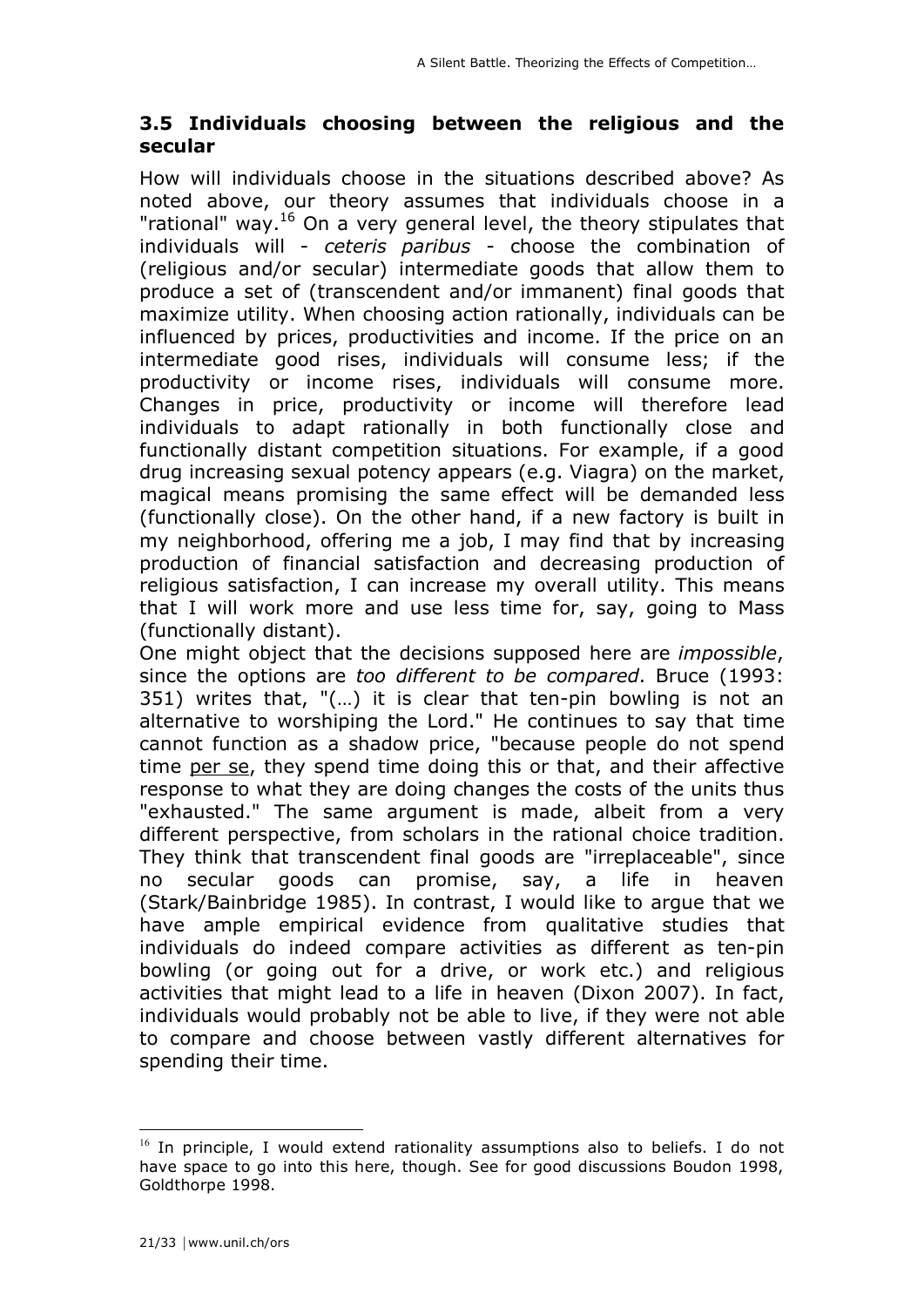A second objection might be that such decisions (e.g. deciding to believe in either God or evolution, going to church or sleeping in, choosing either a religious youth group or a football club) are *empirically rare* and could therefore not account for many empirical phenomena. One might point out that many individuals are in the *habit* of choosing either religious or secular options. In my view, it is true that most of individuals' actions are routinized. However, this does not mean that decisions are not involved somewhere in the process (Goldthorpe 2000). In fact, from this theory's point of view, it is rational to routinize actions, once decisions are taken (Esser 1999, Stigler and Becker 1995(1977). Once I have decided to sleep in on a Sunday morning instead of going to church, I do so routinely and do not make a "conscious decision" of this behavior every Sunday. It then appears as if going to church is not really an option anymore (although it is). This also means that we have to allow for the possibility that changing opportunities in the religious/secular competition sometimes change actions not in an immediate, but a slow manner, often involving generational processes (Gill/Lundsgaarde 2004). Individuals who are in the habit of using church goods in case of illness may not immediately and completely "switch" to modern medicine, once these more powerful and rationalized options are available. However, they may try combinations and gradually shift their actions over the years. They will put less or no emphasis on transmitting their religious beliefs and practices concerning the treatment of illness to their children. Moreover, the children will choose secular options quite naturally. Such a process may be called "behavioral drift" (Voas 2008).

## **4. EMPIRICAL EXAMPLES AND LEADS FOR FUTURE RESEARCH**

## **4.1 Explaining empirical findings**

The theory presented above explains a wide variety of findings reported in the literature and provides an integrating framework for many insights in specific fields. I give eight examples that concern different types of goods and involve one or both types of competition.

#### *Practicing Catholics who stop attending Mass in Australia*

Mass attendance in Australia has been continuously falling during the last decades (Bellamy et al. 2002). As Dixon et al. (2007) point out, it is not just individuals who have lacked a religious upbringing who fail to show up on Sunday morning. Instead, an increasing number of regular participants have stopped attending. While there are different causal factors at work, research clearly shows that two of the most important - and interrelated - factors are diminishing normative regulations and secular alternatives of spending one's time. On the one hand, Catholics "no longer feel that being a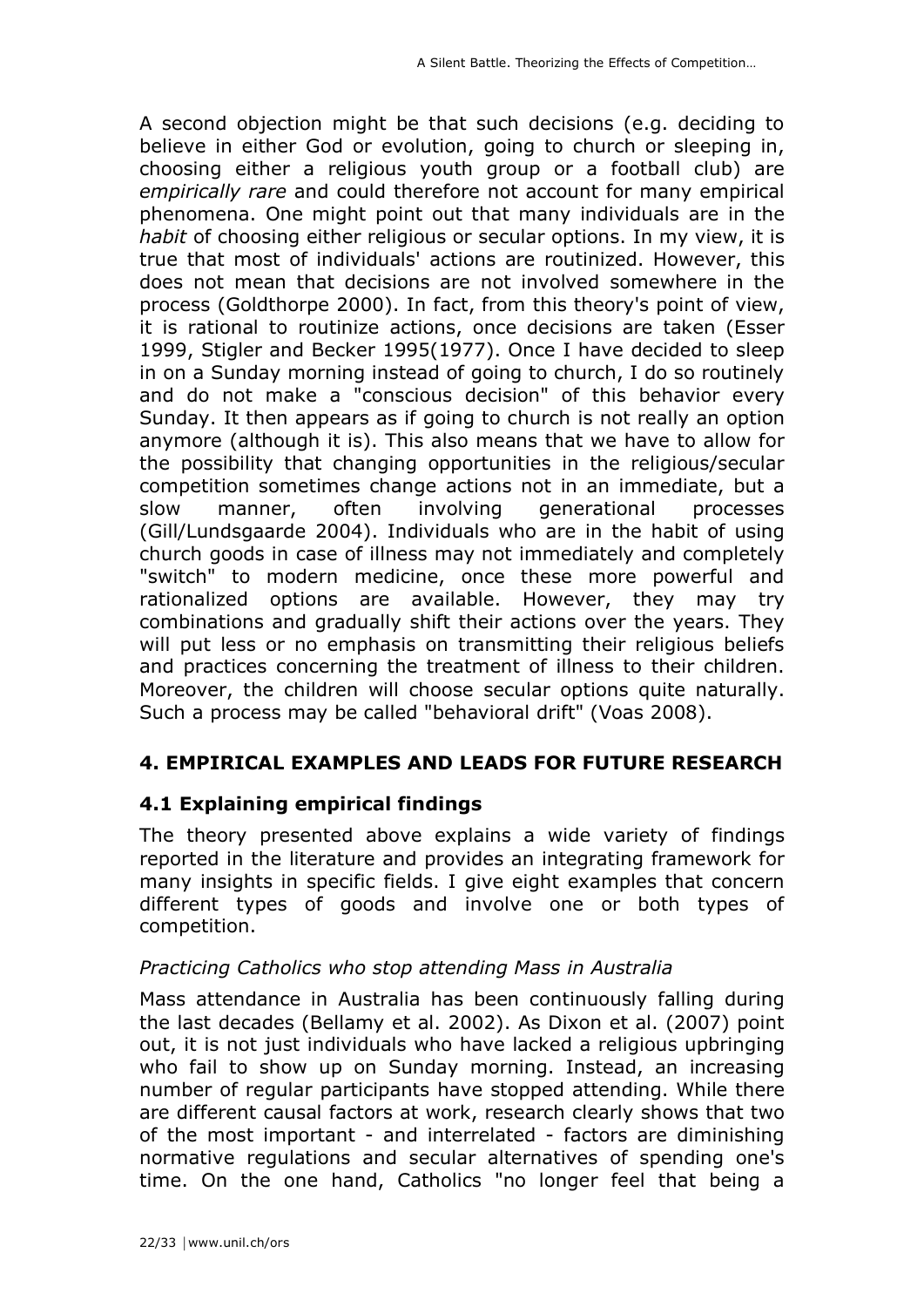committed Catholic requires going to Mass every week" (Dixon 2007: 5). On the other hand, and in the context of this breakdown of normative expectation, individuals increasingly feel that other ways of using their time are *more valuable*. In Australia, the most important secular alternatives to Mass on a Sunday morning concern family activities, leisure activities and work. Dixon et al. (2007: 51) comment that, "recent changes in Australian society and culture, such as changes to work practices and to Sunday sport and shopping, mean that people now have other commitments on weekends that compete with going to Mass." Our theory thus explains the phenomenon (in part) through competition of the "functionally distant type": Due to a change in normative regulation and the existence of new and powerful secular alternatives, secular goals are replacing spiritual ones in the pursuit of utility.

#### *Waves of church disaffiliation in Germany*

Aggregated data concerning disaffiliation from the "Evangelische" and the Catholic Church in Germany since the 1960s shows that peaks can be found in the years 1970/71, 1973/74 and 1991. Interestingly, these are the years where special general taxes (1970/71: "Konjunkturzuschlag; 1973/74: "Stabilitätsabbgabe"; 1991 "Solidaritätszuschlag") were levied or introduced (Birkelbach 1999: 137). Quite clearly, due to these additional taxes, individuals faced a budget reduction. Many of them then decided that they would rather spend their money on secular matters than on church affiliation in order to produce utility.

## *Increasing civil burials in Alsace, France*

In France (Alsace), the churches report that the numbers of church funerals have been decreasing since funeral entrepreneurs and the state cemetery have successfully been offering civil funerals. These may include accompanying the family and a period of meditation in a chapel room, but with no reference to any specific religion. All of this is offered at a "good price" (Grellier, 2007).

## *Drop in ordinations of priests in Spain*

From the 1960s on, the Catholic church in Spain has had to face great difficulties in recruiting priests: " (….) Spanish diocesan ordination rates dropped sharply over 19 years to about onequarter of their strength, from a high of 2.4 percent active priests in the late 1960s to a low of only 0.6 percent by the mid-1980s." (Vilarino and Tizon 1998: 30). The theory here proposed explains this by two simultaneous developments. On the one hand, Spain lost at this time its formerly ubiquitous "clerical ethos", leading to a loss of power and prestige of the clerical profession and to an increasing awareness of the "cost" of enforced celibacy by possible candidates for priesthood. On the other hand, better possibilities for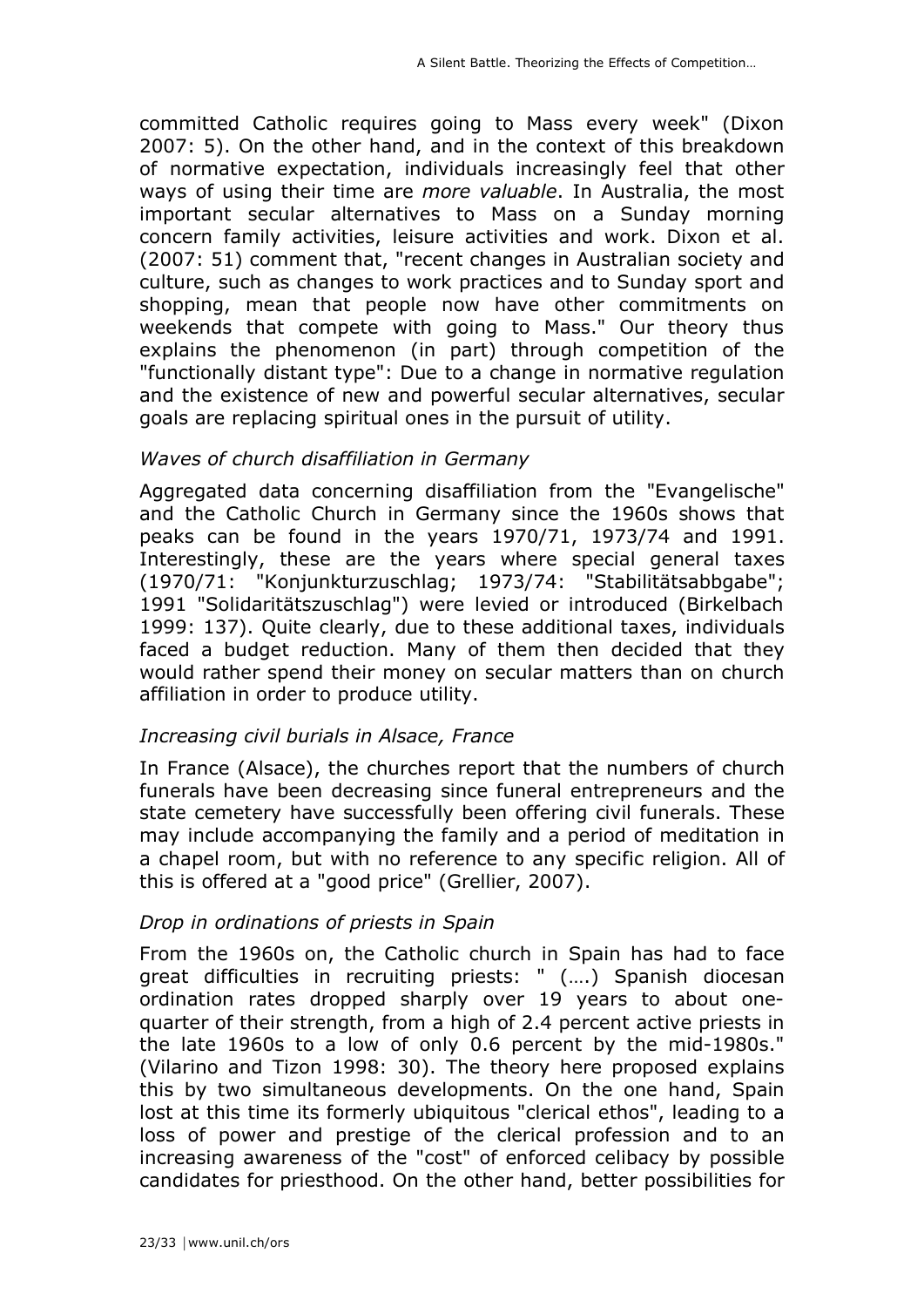social mobility *outside* the church became available to families that formerly were at the heart of priest recruitment (Vilarino and Tizon 1998:29). The combination of these factors created an increasingly unfavorable balance for clerical professions relative to secular professions. While the socio-historical parameters vary from country to country, largely similar decreases of ordinations can be seen in Western Europe, the USA, and Australia. Note that this explanation also accounts for the fact that the recruiting of priests continues to be successful in less industrialized areas, such as Latin America, Asia and Africa. Here, clerical professions continue to enjoy relatively high social prestige and secular alternatives for social mobility are often lacking. $17$ 

#### *Liberalization of the religious market and secularization in the Netherlands*

The Netherlands from 1950 to 1990 has seen a growing "religious market". Religious regulation has somewhat loosened, religious plurality has clearly increased, the churches have become more competitive and individuals have broken free from "pillars", establishing themselves as individualized "consumers". Yet, religiosity did not increase - as rational choice theory would have predicted - but was faltering at a tremendous speed (Lechner 1996). Again, the explanation involves the competition between religious and secular institutions: During the early 20th century, Dutch churches had constructed "pillars" in which individuals were constrained to use churches in order to obtain a wide variety of immanent goods. However, with increasing state welfare, the pillar system broke down and individuals faced increasing choice between religious and secular options in order to solve these life problems. In consequence, the demand for religion declined. As Lechner aptly observes, "In the Netherlands, churches were not simply engaged in competition with each other; the religious economy itself was exposed to competitive pressure (ibid. 262)."

## *Strong religiosity in the USA*

Religiosity (measured as service attendance or belief) is - on average - higher in the US than in most European countries. While all European countries show a tremendous decrease of religiosity over the last decades (on whatever level they started out), religiosity in the US seems remarkably stable (Norris and Inglehart 2004, Presser and Chaves 2007). It seems quite clear that the US is an exception in that it is a highly industrialized, but continually religious country (Lipset 1991). In order to explain this exception, various historical factors would have to enter the picture, which

 $17$  Data on this can be found at: http://www.clerus.org/ (downloaded on 11.04.2008).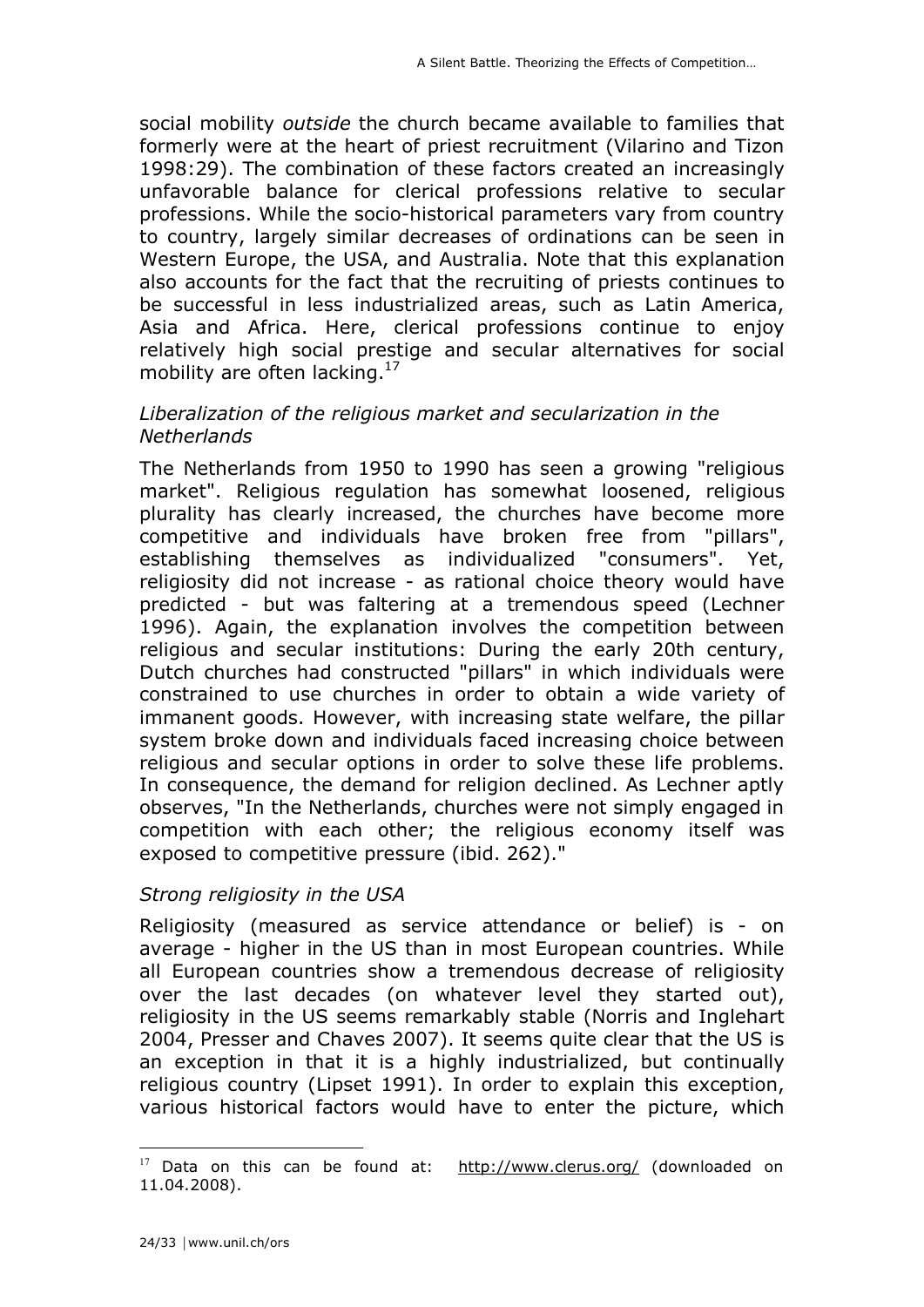would be beyond the scope of this paper. However, our theory can add one (in my view important) point to an overall explanation by showing that, in the US, religious congregations and denominations are in a better position with respect to their secular competitors than in virtually all comparable industrialized countries. In order to see this, we have to remember that the US differs from most other western countries in that minimal state policy is widely applied to free enterprise (Shafer 1991). While in European countries as well as in Canada the state provides welfare, education, media, transportation, medical provision, insurance etc, in the US it is much more private firms and enterprises that provide these goods. While individuals in European countries may feel in a certain way "secure" since they are embedded in a net of often-obligatory state provisions, US citizens have to make many personal choices and are individualistic consumers on markets for practically all the goods mentioned. This involves a high amount of freedom, but also risk and impersonality (Norris and Inglehart 2004, Paul 2005). It therefore seems that communities that integrate individuals and their families in a diffuse way and provide *many goods at the same time* are a very attractive product in a society such as the US. In fact, religious congregations in the US can provide social capital for the whole family, social identity, integration into the national community via the national ideology (Americanism), as well as education and values for one's children (Herberg 1960, Warner 1998). It seems that, while other social groups and institutions can provide some of these goods just as well or better, no other institutions can provide all of these goods simultaneously. In addition, the multi-functionality of congregations may precisely be very valuable in such an individualistic and market-oriented society as the US. Since individuals in the US have a high incentive to join and stay in religious groups, they have also a high motivation to value the transcendent final goods equally produced there.<sup>18</sup> Our theory would thus suggest that it is not so much the fact that churches compete among themselves that is important (as traditional rational choice of religion would have it), but that they are in a much better position vis-à-vis the secular competition compared with other industrialized nations.

## *Effect of repealing "blue laws" in the USA*

In various states of the US, the so-called "blue laws" were repealed. These laws frequently prohibited "labor" or "all manner of public selling," but often made exceptions for acts of charity. (Gruber and Hungerman 2006: 3). It was observed that the abandonment of these laws led to a significant drop in religious attendance in the

 $18$  The minimal state policy also allows religious groups to created distinct cultural "subworlds" that help their members to protect their beliefs and preferences from competing secular influences (Bruce 2002).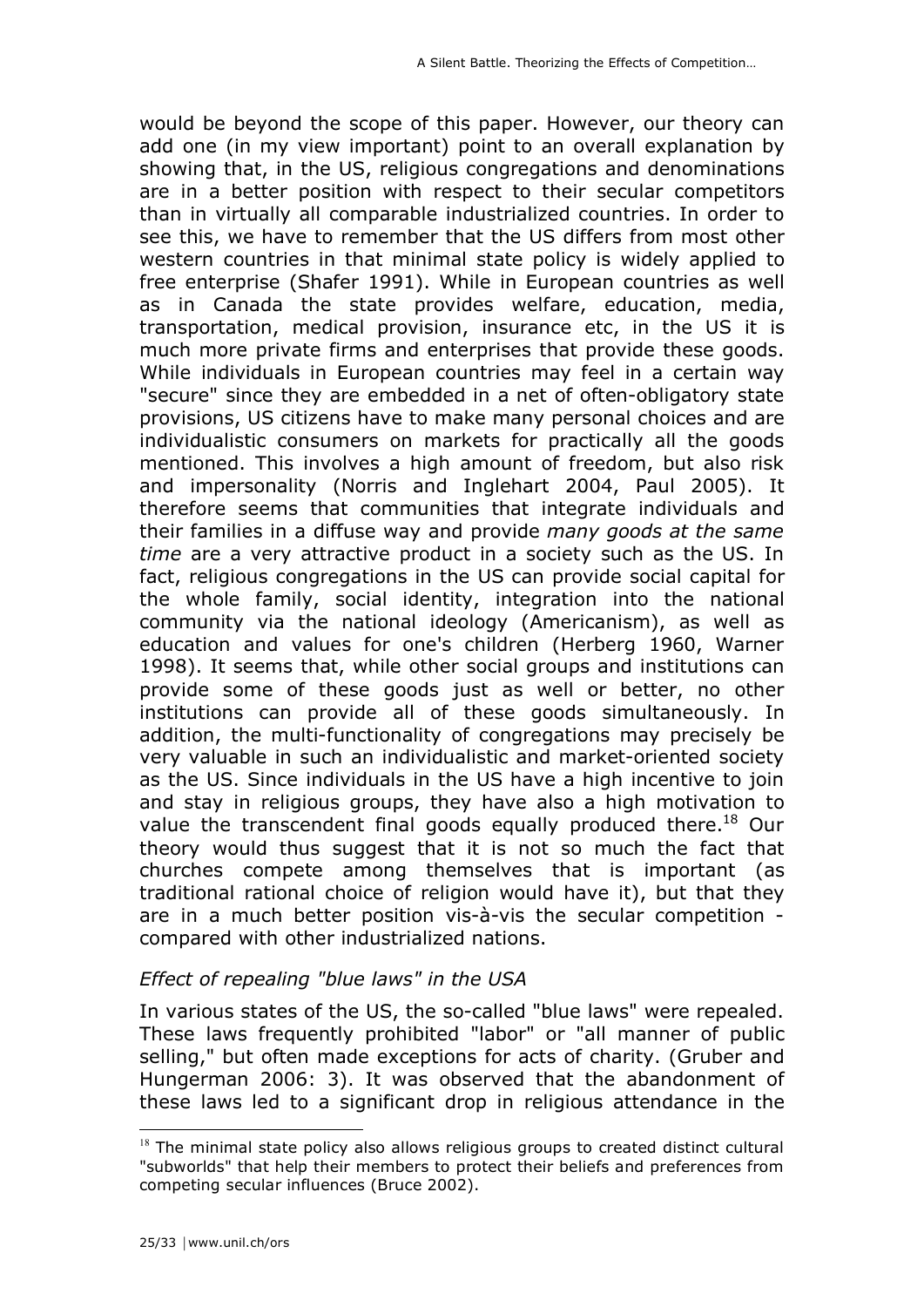respective states (Gruber and Hungerman 2006). Our theory explains this with a "type 2" competition: religious and secular activities and institutions compete for individual time allocation. As Gruber and Hungerman note, "The repeal of these laws in cities and states substantially increases the opportunity cost of religious attendance by offering alternatives for work, leisure, and consumption."

#### *Strong religiosity in agrarian countries*

The importance of religion, religious beliefs, and religious action are much higher in agrarian countries than in Europe (Norris/Inglehart 2004; Pew Global Attitudes Project 2007). Our theory explains this with the observation that in these countries we find a very low GDP and high risks of all kinds (medical, political, geological) for individuals. Individuals therefore have a high demand for various immanent final goods, such as compensation when deprived, security and hope, and interpretation of the world. Yet, in these countries, individuals often do not have secular means in order to fulfill their needs, either because these secular intermediate goods (welfare state, insurances, public education) do not exist or because they are unaffordable. Therefore, individuals will use religious institutions' intermediate goods in order to produce these immanent final goods. This has the effect of also making transcendent final goods more important in the minds of the individuals. Additionally, since the attainment of immanent final goods with church goods is inherently risky, individuals will find here an additional reason to find transcendent final goods important.

#### *Examples compared*

The examples show that the model can explain a wide variety of findings on various levels of generality reported in the literature. We can compare examples concerning the *type of competition* involved. We see that sometimes we have clear cases of type 1 competition (functionally close), as in the example of ordinations in Spain or in the case of religious and secular burials in France. Other times, we have clear cases of type 2 competition (functionally distant), as in the use of time of Catholics in Australia, the effect of additional taxes in Germany or the repealing of the blue laws in the USA. And many times, the two types are mixed, such as when we look at the secularization in the Netherlands, and the strong religiosity in the USA and agrarian states. Concerning the *causal structure*, the examples show an interesting variety. In all the examples, we find the *(non-) existence of secular institutions or the change of the offer by such institutions* as an important causal factor. Thus, we find that religious offers have to compete with the family, leisure and work (ex. 1), civil burial organizations (ex. 2), secular careers (ex. 3), unspecified non-religious ways of spending one's money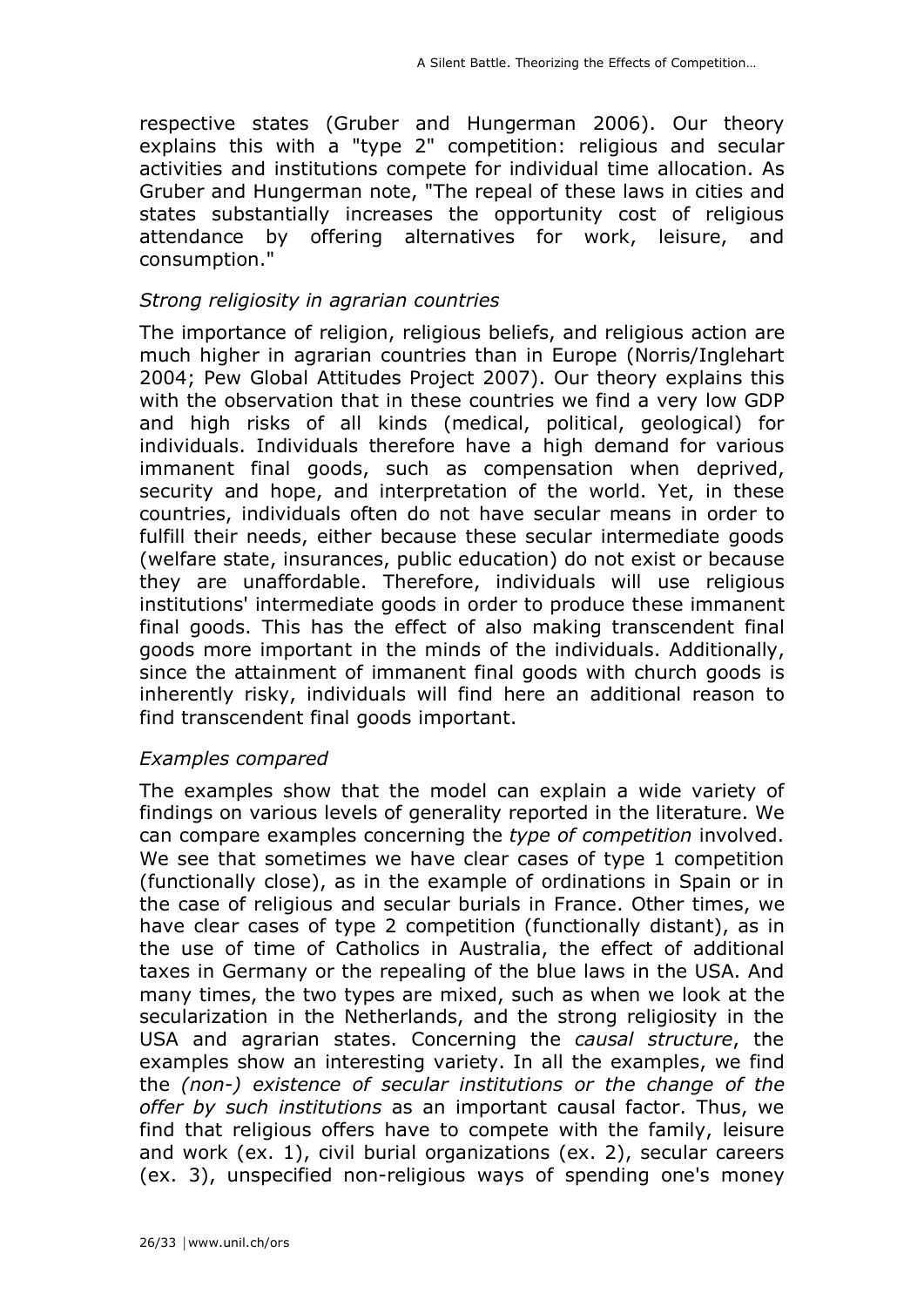(ex. 4), a secularized welfare state (ex. 5), shopping on Sunday (ex. 6). Or we find that religious institutions have a good position due to the non-existence of secular institutions that offer a diffuse and integrating mix of various secular imminent goods (ex. 7) or because of the absence or unaffordability of a strong welfare state, insurances, public education, etc (ex. 8). At the same time, we find that in many examples a *change in regulation* is also involved. Thus, social control concerning Mass attendance weakens (ex. 1); the clerical ethos of Spain disintegrates (ex. 3); the pillar-system breaks up (ex. 5); "blue laws" are repealed (ex. 6). In two examples, *level or change in income* is important, namely a drop in income due to tax increases (ex. 4) and (in comparison to industrialized countries) a low income level in agrarian countries (ex. 8)

## **4.2 How to research religious and secular competition**

The many examples given have shown that the present theoretical framework can be applied empirically. In order to use the framework for empirical research, one has to start identifying the church goods and the secular alternatives in the specific situation at hand, the immanent and transcendent final goods involved, the type of competition (functionally close or distant) as well as the important socio-historical conditions (e.g. changes in attributes of church goods and/or secular alternatives, regulation parameters, background parameters) that are thought to produce the aggregated outcome (explanandum). Furthermore, attention should be paid to possible validity problems. In other words, empirical studies have to show that other possible causal factors can be ruled out. A good example of this is in Gruber and Hungerman (2006), where the authors show that the repealing of the law was the important causal effect and not (also possible) a decrease in religiosity prior to the repealing of the law.

## **5. CONCLUSION**

This article has tried to spell out the theoretical consequences of the insight that there may be competition between religious and secular institutions in a variety of arenas. I have shown that the three most important theories looking at the fate of religion in modernity secularization theory, individualization theory and market theory have, important insights notwithstanding, failed to grasp this important point. *The central question* I have treated in this article has been as follows. To what extent and concerning what "goods" do Christian churches in Western Europe face competition by secular institutions? How does this competition influence individual actions and - through aggregation - social explananda? I have tried to answer this question by constructing a theory of religious and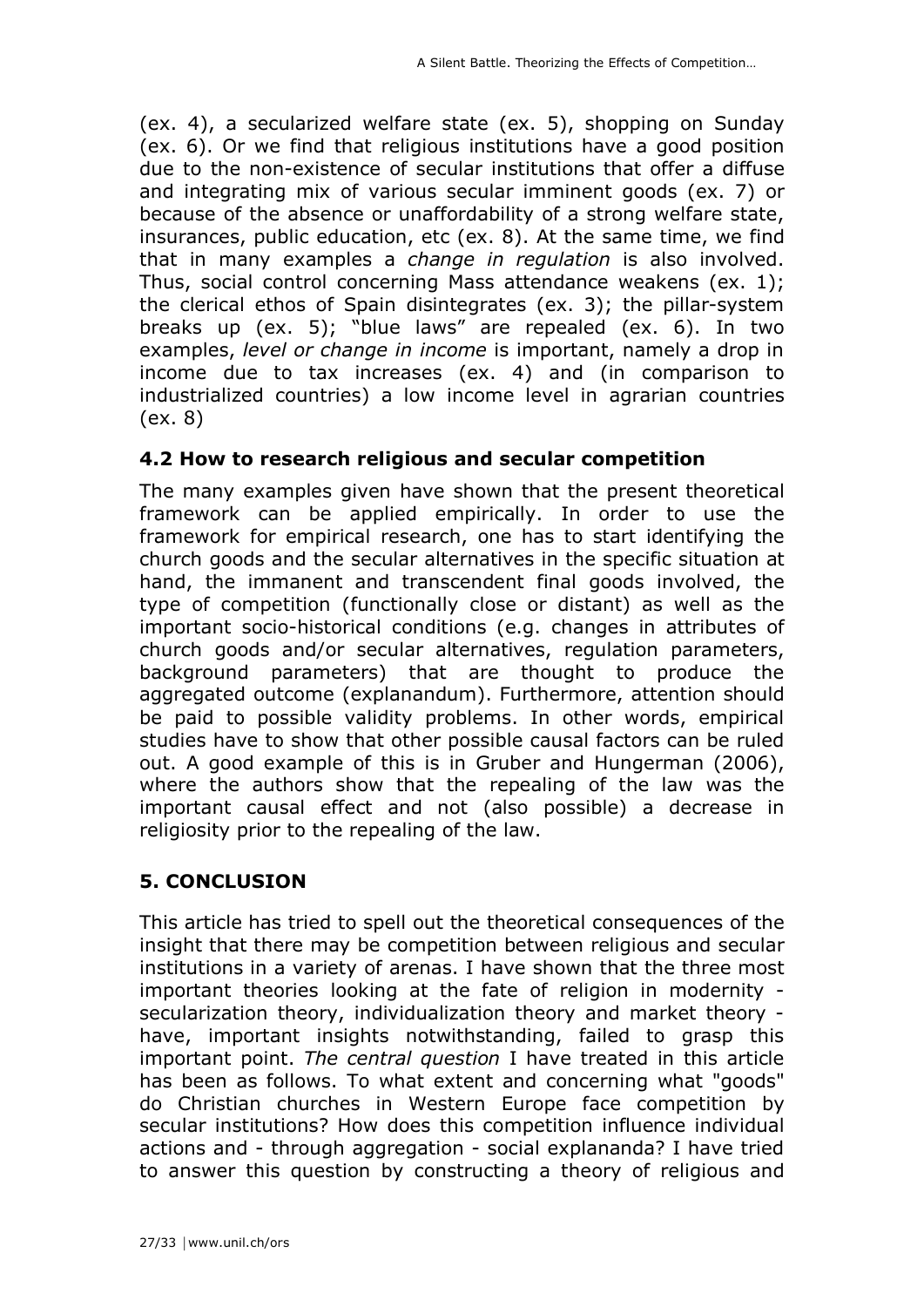secular competition, built on an explanatory (rational-action based) framework and using the notion of "social production functions". I have argued that Christian churches at present can be understood as voluntary membership associations that produce intermediate church goods (affiliation, services, collective activities, public goods, and individual positions). Intermediate goods offered by churches provide individuals with the opportunity to produce final goods that may be transcendent (e.g. afterlife, life in Christ, gifts of the spirit, etc.) or immanent (e.g. comfort in case of deprivation, meaning and interpretation, social integration, life-cycle structuring etc.). While churches and other religious institutions are without competition when it comes to producing transcendent final goods, they have to face very tough competition concerning immanent final goods. A host of secular institutions (the family, work, the education and leisure sector, psychotherapy, medicine, insurances, the welfare state, etc.) all produce intermediate goods that allow individuals to produce immanent final goods such as compensation when deprived, security, hope for the future, values and guidance, interpretation of the world and others. Two types of competition can be identified. A first type concerns "functionally close" competition between religious and secular means in order to produce a given immanent final good, such as "compensation when deprived". Individuals may have to choose, say, between going to a pastor or a psychotherapist if they feel psychologically challenged. A second, "functionally distant" type involves a choice between transcendent or immanent final goods. For example, individuals may have to choose if they would rather strive for spiritual growth or a career. The theory assumes that individuals, based on beliefs and preferences, choose their actions in a rational way and that many social outcomes are thus to be explained as following from aggregations of individual adaptations to given states of competition between the religious and the secular. The relative attractiveness of religious and secular offers is in turn seen to depend on two types of socio-historical parameters: regulation by the state and society and further background parameters, such as level of GDP, ethnic cleavages, immigration and others. I have argued that this theoretical framework - when properly specified with the help of initial socio-historic conditions - can account for a wide variety of empirical findings, such as the waning of Mass attendance in Australia, waves of disaffiliation in Germany, the strong religiosity in the USA and agrarian countries, and others. We thus get a feeling that a "silent battle" between secular and religious options is taking place, a relatively silent competition that mainly involves individual entries and exits from and into the religious and secular domain and that produces much of what currently puzzles sociologists of religion.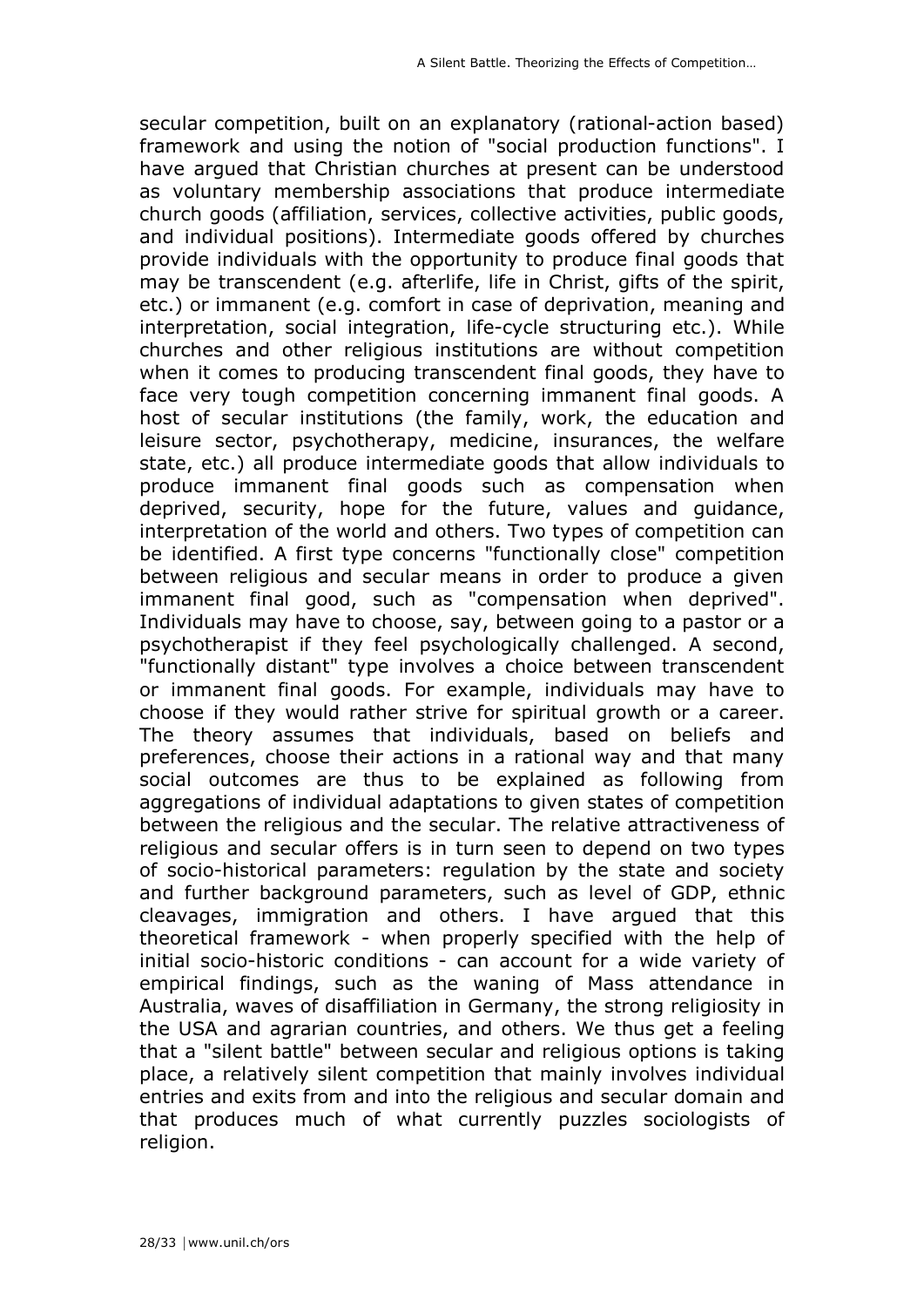#### **REFERENCES**

- Abbot, Andrew. 1988. *The System of Professions: An Essay on the Division of Expert Labor*. Chicago: University of Chicago Press.
- Becker, Gary and Michael, Robert T. (1990 (1976)) "On the New Theory of Consumer Behavior", in Becker, Gary (ed.) *The Economic Approach to Human Behavior*, pp. 131-150. Chicago: The University of Chicago Press.
- Bellamy, John, Alan Black, Keith Castle, Philip Hughes and Peter Kaldor. 2002. *Why People Don't Go To Church*. Adelaide: Openbook Publishers
- Birkelbach, Klaus. 1999. "Die Entscheidung zum Kirchenaustritt zwischen Kirchenbindung und Kirchensteuer. Eine Verlaufsdatenanalyse in einer Kohorte ehemaliger Gymnasiasten bis zum 43. Lebensjahr." *Zeitschrift für Soziologie* 28: 136-153.
- Blasi, Anthony J., A Market Theory of Religion. Paper given at the ISSR meeting in Leipzig 2007.
- Boudon, Raymond. 1998. "*Social mechanisms without black boxes*." Pp. 172-203 in *Social Mechanisms. An Analytical Approach to Social Theory*, edited by P. Hedström and R. Swedberg. Cambridge: Cambridge University Press
- Bourdieu, Pierre. 1987. "La dissolution du religieux." Pp. 117-123 in *Choses dites*, edited by P. Bourdieu. Paris: Les Editions de Minuit.
- Bruce, Steve (1993) "Religion and Rational Choice: A Critique of Economic Explanations of Religious Behavior", *Sociology of Religion* 45 (2): 193-205.
- Bruce, Steve. 2002. *God is Dead: Secularization in the West*. Oxford: Blackwell.
- Chaves, Mark (2004) *Congregations in America*. Cambridge: Harvard University Press.
- Coleman, James S. 1990. *Foundations of Social Theory.* Cambridge, MA: The Belknap Press of Harvard University Press.
- Cook, Guy and Tony Walter. 2005. "Rewritten Rites: Language and Social Relations in Traditional and Contemporary Funerals." *Discourse & Society* 16: 365-391.
- Dixon, Robert, Sharon Bond, Kath Engebretson, Richard Rymarz, Bryan Cussen and Katherine Wright. 2007. *Catholics Who Have Stopped Attending Mass*. Fitzroy: Pastoral Projects Office. Australian Catholic Bishops Conference.
- Esser, Hartmut. 1998. "*Why are Bridge Hypotheses Necessary?*" Pp. 94-111 in *Rational Choice Theory and Large-Scale Data Analysis*, edited by H.-P. Blossfeld and G. Prein. Colorado: Westview Press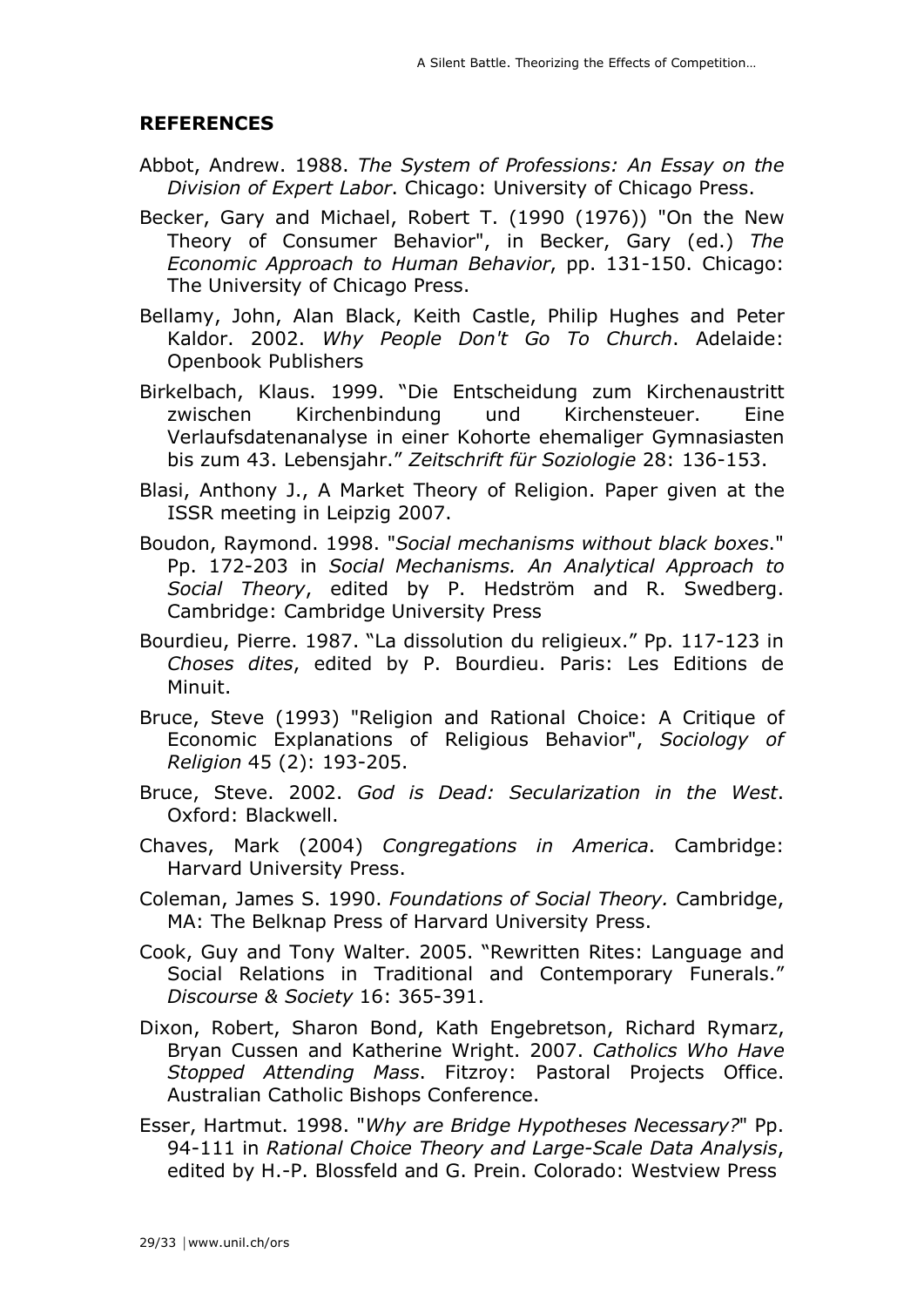- Esser, Hartmut. 1999. *Soziologie. Spezielle Grundlagen, vol. 1: Situationslogik und Handeln*. Frankfurt: Campus.
- Esser, Hartmut. 2000. *Soziologie. Spezielle Grundlagen, vol. 3: Soziales Handeln*. Frankfurt: Campus.
- Gill, Anthony and Erik Lundsgaarde. 2004. "State Welfare Spending and Religiosity: A Cross-National Analysis." *Rationality & Society* 16: 399-436.
- Goldthorpe, John H. 2000. *On Sociology. Numbers, Narratives, and the Integration of Research and Theory*. Oxford: Oxford University Press
- Gruber, Jonathan and Daniel M. Hungerman. 2006. "The Church vs. the Mall: What Happens When Religion Faces Increased Secular Competition?" *NBER Working Paper Series,* Working Paper 12410. Retrieved 25 June 2007

(http://www.nber.org/papers/w12410).

- Grellier, Isabelle. 2007. "Les institutions chrétiennes établies face à la situation de concurrence." Pp. 205-216 in *Pluralisation religieuse et logique de marché,* edited by J.-P. Bastian. Bern: Peter Lang.
- Harris, Margaret. 1998. "A Special Case of Voluntary Associations? Towards a Theory of Congregational Organization." *The British Journal of Sociology* 49: 602-618.
- Holifield, E. Brooks. 1983. *A History of Pastoral Care in America: From Salvation to Self-Realization*. Nashville: Abingdon Press.
- Iannaccone, Laurence R. 1990. "Religious Practice: A Human Capital Approach." *Journal for the Scientific Study of Religion* 29: 297- 314.
- Iannaccone, Laurence R. 1997 "Rational Choice: Framework for the Scientific Study of Religion", in Young, Lawrence A. (Ed.) (ed.) *Rational Choice Theory and Religion. Summary and Assessment*, pp. 25-44. New York: Routledge.
- Kotler, Philip. 1975. *Marketing for Non-profit Organizations.* Englewood Cliffs, NJ: Prentice-Hall.
- Lechner, Frank J. 1996. "Secularization in the Netherlands?" *Journal for the Scientific Study of Religion* 35: 252-264.
- Lindenberg, Siegwart. 1989. "Social Production Functions, Deficits, and Social Revolutions: Prerevolutionary France and Russia." *Rationality and Society* 1: 51-77.
- Lindenberg, Siegwart and Bruno S. Frey. 1993. "Alternatives, Frames, and Relative Prices: A Broader View of Rational Choice Theory." *Acta Sociologica* 36:191-205.

Lipset, Symour Martin (1991) "American Exceptionalism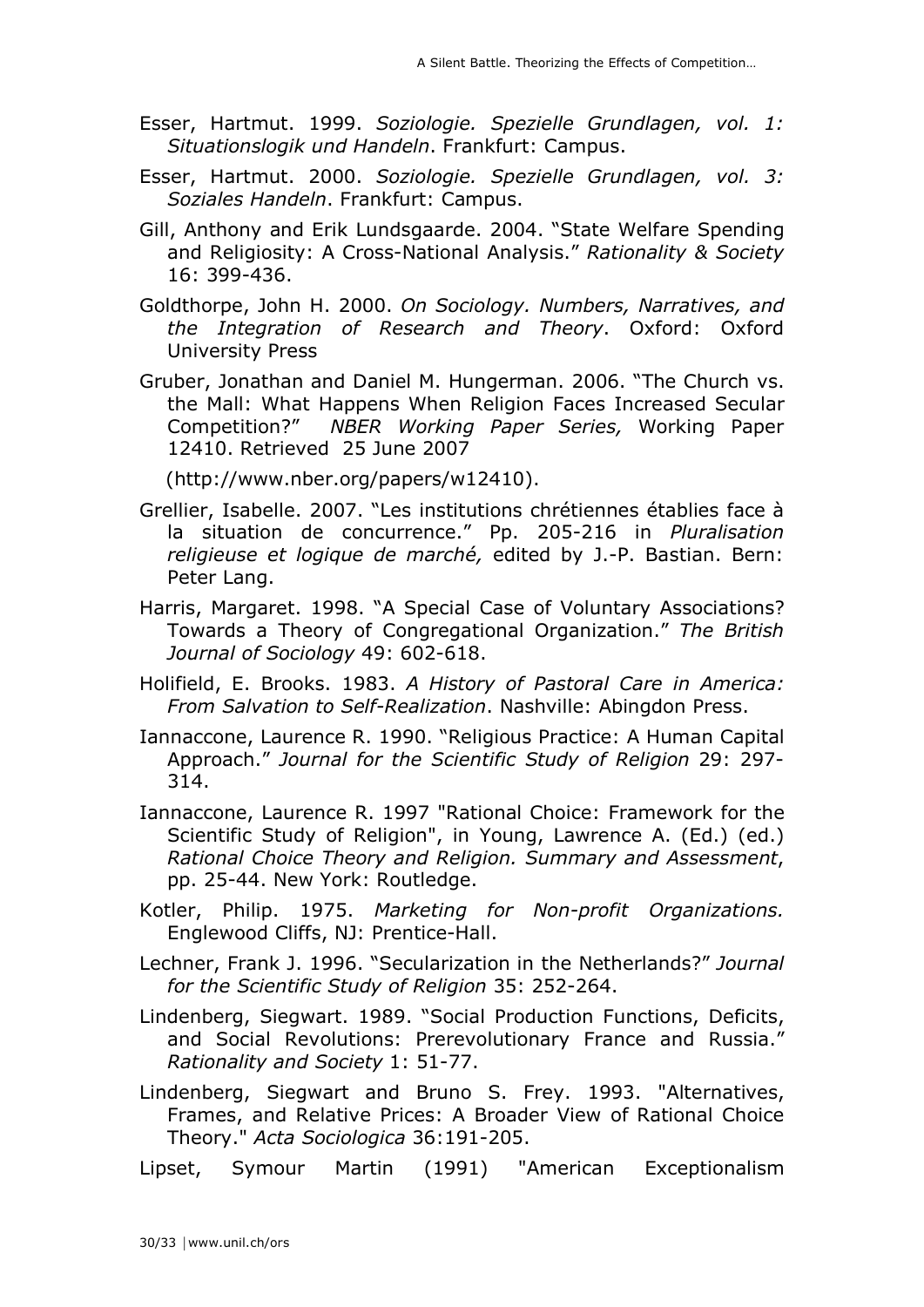Reaffirmed", in Shafer, Byron E. (ed.) *Is America Different? A New Look at American Exceptionalism*, pp. 1-45. Oxford: Clarendon Press.

- Luckmann, Thomas. 1967. *The Invisible Religion*. New York: MacMillan.
- Luhmann, Niklas. 1982. *Funktion der Religion*. Frankfurt am Main: Suhrkamp.
- Lynd, Robert S. and Lynd, Helen Merrell (1929) *Middletown. A Study in American Culture*. New York: Harcourt, Brace and Company.
- Mayer, Jean-François. 2007. "Salvation Goods and the Religious Market in the Cultic Milieu." Pp. 251-266 in *Salvation Goods and Religious Markets: Theory and Applications,* edited by J. Stolz. Bern: Peter Lang.
- McLeod, Hugh. 1998. "The Urban/rural Dichotomy in European and North American Religious History from the Eighteenth Century to the Twentieth." *Social Compass* 45: 7-19.
- Norris, Pippa and Ronald Inglehart. 2004. *Sacred and Secular: Religion and Politics Worldwide*. Cambridge: Cambridge University Press.
- Paul, Gregory S. (2005) "Cross-National Correlations of Quantifiable Societal Health with Popular Religiosity and Secularism in the Prosperous Democracies. A First Look", *Journal of Religion & Society* 7 1-17.
- The Pew Global Attitudes Project, October 4, 2007. (http://pewglobal.org/reports/pdf/258.pdf)
- Pollack, Detlef. 2003. "Religiousness Inside and Outside the Church in Selected Post-Communist Countries." *Social Compass* 50: 321- 334.
- Pollack, Detlef 2008 "Introduction. Religious Change in Modern Societies - Perspectives Offered by the Sociology of Religion", in Pollack, Detlef and Olson, Daniel V.A. (ed.) *The Role of Religion in Modern Societies*, pp. 1-21. New York: Routledge.
- Presser, Stanley and Mark Chaves. 2007. "Is Religious Service Attendance Declining?" *Journal for the Scientific Study of Religion* 46:417-23.
- Putnam, Robert D. (2000) *Bowling Alone. The Collapse and Revival of American Community*. New York: Simon & Schuster Paperbacks.
- Schorn-Schütte, Luise. 2000. "Priest, Preacher, Pastor: Research on Clerical Office in Early Modern Europe." *Central European History* 33: 1-39.

Shafer, Byron E. (Ed.) (1991) *Is America Different? A New Look at*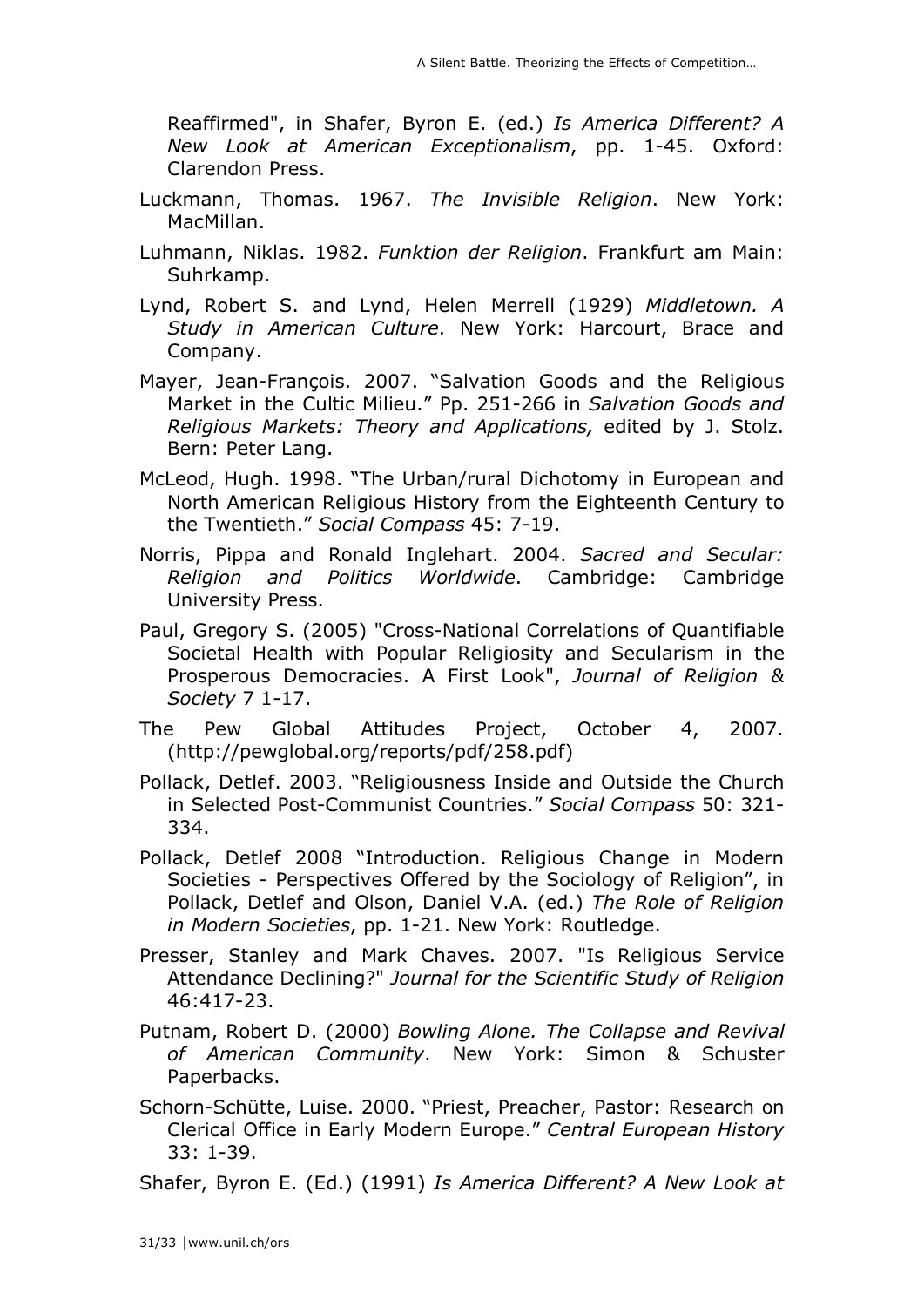*American Exceptionalism*. Oxford: Clarendon Press.

- Stark, Rodney and William Sims Bainbridge. 1985. *The Future of Religion*. Berkeley: University of California Press, Ltd.
- Stark, Rodney and William Sims Bainbridge. 1989. *A Theory of Religion*. New York: Peter Lang.
- Stark, Rodney and Laurence, R. Iannaccone. 1994. "A Supply-Side Reinterpretation of the 'Secularization of Europe'." *Journal for the Scientific Study of Religion* 33: 230-252.
- Stark, Rodney and Roger Finke. 2000. *Acts of Faith: Explaining the Human Side of Religion*. Berkeley: University of California Press.
- Stigler, George J. and Gary Becker. 1995 (1977). "De Gustibus Non Est Disputandum." Pp. 184-208 in *The Essence of Becker*, edited by R. Febrero and P. S. Schwartz. Stanford, California: Hoover Institution Press.
- Stolz, Jörg. 2006. "Salvation Goods and Religious Markets: Integrating Rational Choice and Weberian Perspectives." *Social Compass* 53: 13-32.
- Stolz, Jörg (2008a) "Secularization Theory and Rational Choice. An Integration of Micro- and Macro-theories of Secularization using the Example of Switzerland", in Pollack, Detlef and Olson, Daniel V.A. (ed.) *The Role of Religion in Modern Societies*, pp. 249-270. New York: Routledge.
- Stolz, Jörg (2008b) "The Explanation of Religiosity. Testing Social Mechanisms Empirically", *Working Papers de l'Observatoire des Religions en Suisse* 8

(http://www.unil.ch/webdav/site/ors/shared/PDF/WP\_8-2008.pdf): 1-34.

- Van Meerbeck, Anne. 1995. "The Importance of a Religious Service at Birth: The Persistent Demand for Baptism in Flanders (Belgium)." *Social Compass* 42: 47-58.
- Vilarino Pérez, José and José L. Tizon Sequeiros. 1998. "The Demographic Transition of the Catholic Priesthood and the End of Clericalism in Spain." *Sociology of Religion* 59: 25-35.
- Voas, David (2008) "The Continuing Secular Transition", in Pollack, Detlef and Olson, Daniel V.A. (ed.) *The Role of Religion in Modern Societies*, pp. 25-48. New York: Routledge.
- Voyé, Liliane. 1991. "Les jeunes et le mariage religieux: une émancipation du sacré." *Social Compass* 38: 405-416.
- Wallis, Roy and Steve Bruce. 1995. "Secularization: The Orthodox Model." Pp. 693-715 in *The Sociology of Religion*, edited by S. Bruce. Aldershot: Elgar.
- Warner, R. Stephen (1998) "Religion and Migration in the United States", *Social Compass* 45 (1): 123-134.